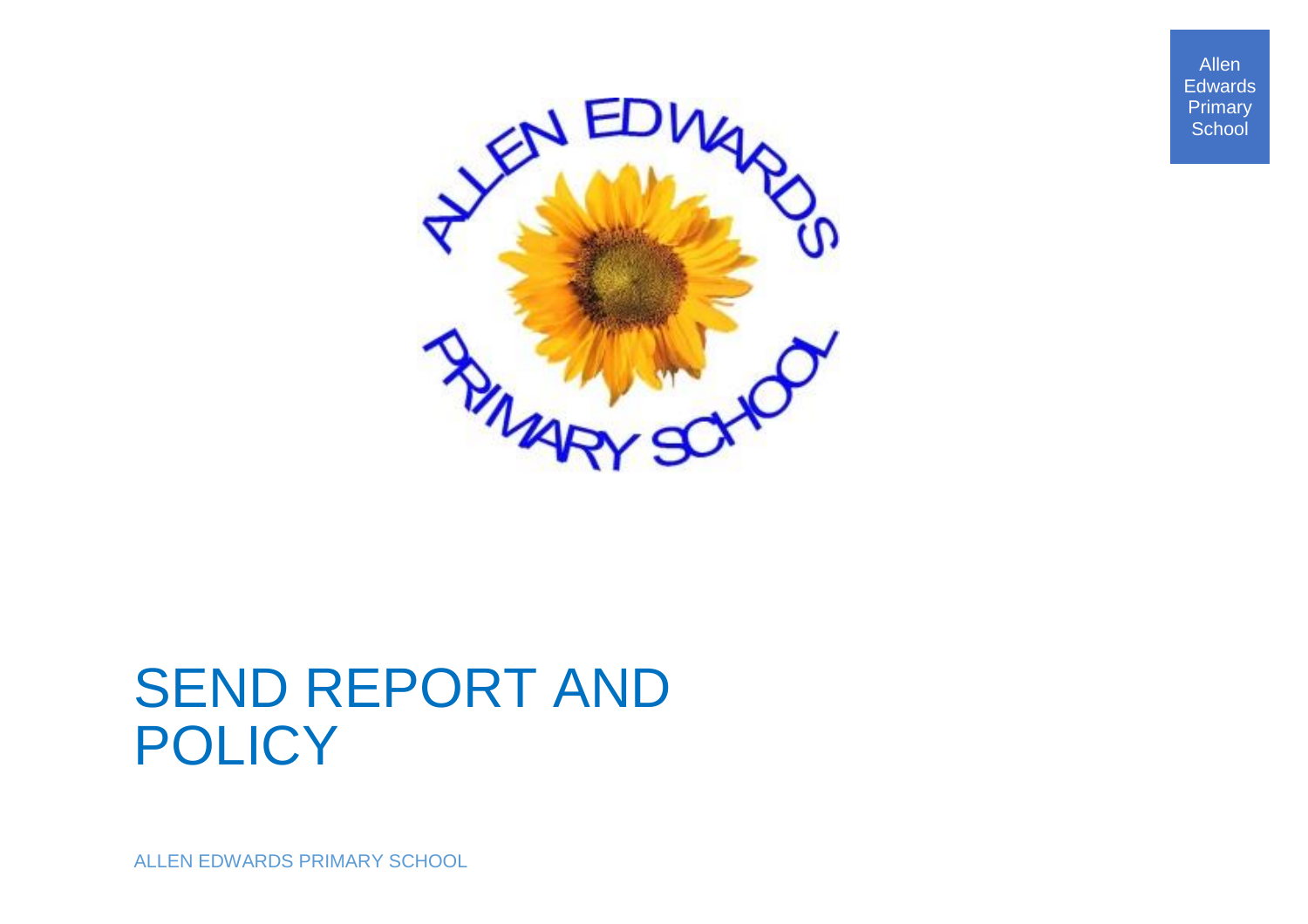

# Special Educational Needs and Disability (SEND) Information Report for Children with SEND 2021-2022

# **ALLEN EDWARDS PRIMARY SCHOOL AND RESOURCE BASE FOR AUTISTIC SPECTRUM CONDITION**

At Allen Edwards Primary School, we are committed to the United Nations Convention on the Rights of the Child (UNCRC) and have achieved our Gold accreditation through the dedicated work that our community has committed to and will continue to do. We strive to ensure that we are fulfilling the rights of all children by providing them with an inclusive environment where they feel safe and confident enabling them to reach their full potential and prepare them for an ever-changing world.

| <b>Article 2</b>  | Non-Discrimination                              | At Allen Edwards, children, staff, parents and governors guarantee that children are not<br>discriminated against because of their abilities. All staff work closely together to ensure<br>that strategies and interventions are in place to support children so that they can achieve<br>their full potential and can access a curriculum that allows them to flourish. |
|-------------------|-------------------------------------------------|--------------------------------------------------------------------------------------------------------------------------------------------------------------------------------------------------------------------------------------------------------------------------------------------------------------------------------------------------------------------------|
| <b>Article 6</b>  | Survival<br>Life.<br>and $\vert$<br>Development | At Allen Edwards, children, staff, parents and governors ensure that we provide a tailored<br>curriculum that meets the needs of all children so that all children develop to their full<br>potential.                                                                                                                                                                   |
| <b>Article 23</b> | Children with a Disability                      | At Allen Edwards, children, staff, parents and governors work tirelessly to increase our<br>children's independence, promote skills that will allow all of our children to develop to their<br>full potential and treat every child with the dignity that they deserve.                                                                                                  |
| <b>Article 29</b> | <b>Goals of Education</b>                       | At Allen Edwards, children, staff, parents and governors recognise that every child has<br>talents and abilities that need to be encouraged and developed.                                                                                                                                                                                                               |

In his speech announcing the 2018 Special Educational Needs and Disabilities (SEND) Inquiry, Robert Halfon, the chair of the Education Select Committee, stated: "All children deserve to access a good quality education that meets their needs and supports them to learn, to ensure that they are able to thrive and climb the ladder of opportunity." At Allen Edwards, we want all of our children, regardless of their additional needs, to access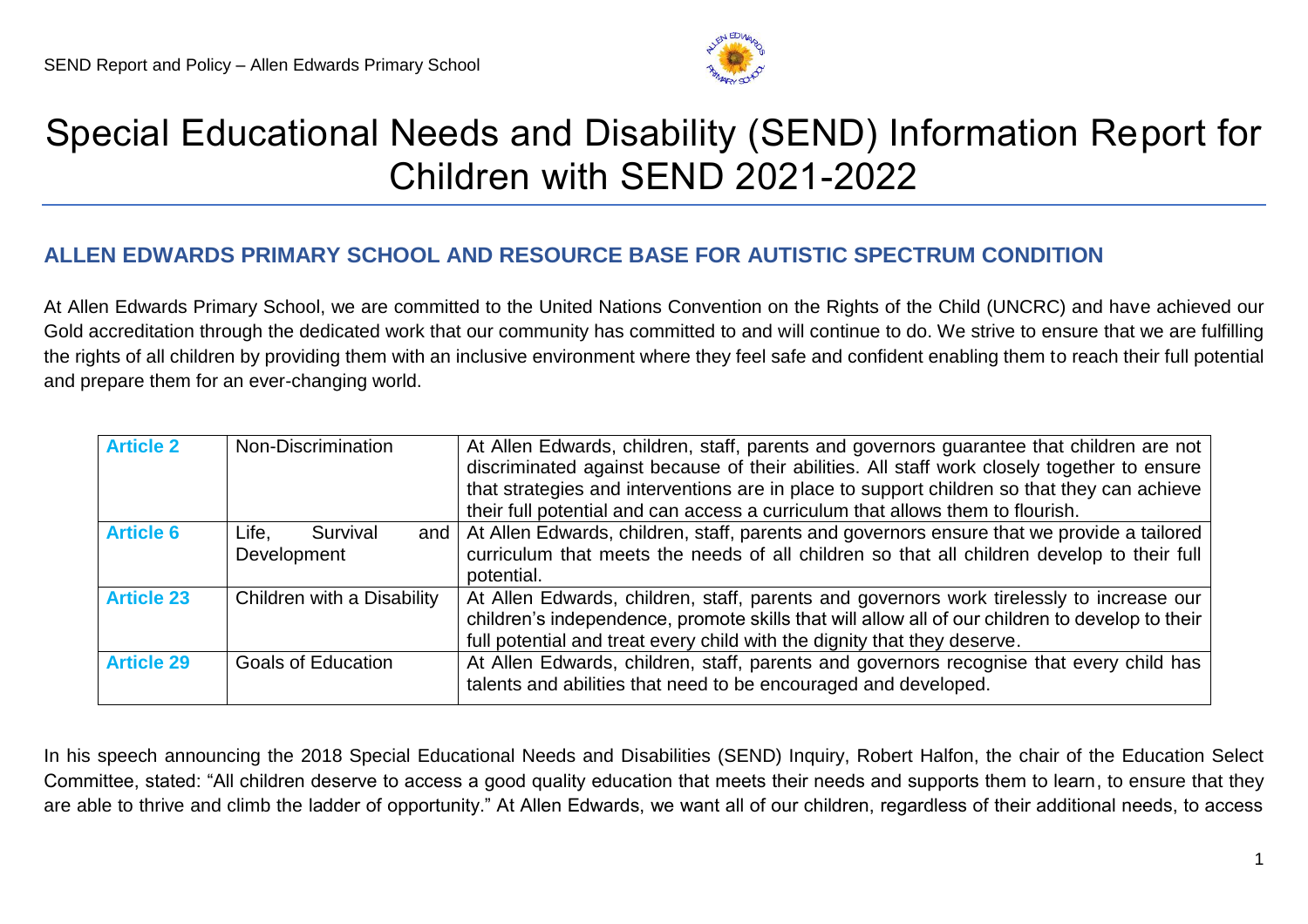

the best possible education for them as individuals, which enables them to meet their full-potential. We have high expectations and aspirations for all of our children and ensure that the provision that we put in place provides the scaffolding for them to achieve their goals.

Allen Edwards Primary School is a two-form entry school based in the heart of Stockwell, Lambeth. We take children from 3-11 years old. We have a specialist Autism Base, which provides pupils with a variety of specialist teaching, interventions and resources.

We are an inclusive school which values the contributions made by each child and their family and are proud of the cultural and linguistic diversity of our school and its community. We believe in developing strong links between our staff, children, parents and local community to provide the most supportive environment for our children to learn and develop. Our school values: honesty, respect, tolerance, kindness and trust, promote the inclusive learning environment that we endeavour to instil in our children.

All Lambeth maintained schools have a similar approach to meeting the needs of pupils with Special Educational Needs and Disabilities and are supported by the local authority to ensure that all pupils, regardless of their specific needs, make the best possible progress in school. All schools are supported to be as inclusive as possible, with the needs of pupils with Special Educational Need/s and/or Disabilities being met in a mainstream setting wherever possible with the support of families. Through our mainstream offer and resource base, we are able to effectively meet the needs of children with the following Special Educational Needs and Disabilities:

- Communication and interaction
- Cognition and learning
- Social, mental and emotional heath
- Sensory and physical

Further information about the support offered by the Local Authority can be found on the Local Offer website for the authority where the child is resident:

Lambeth – <https://www.lambeth.gov.uk/send-local-offer>Wandsworth - <http://fis.wandsworth.gov.uk/kb5/wandsworth/fsd/localoffer.page>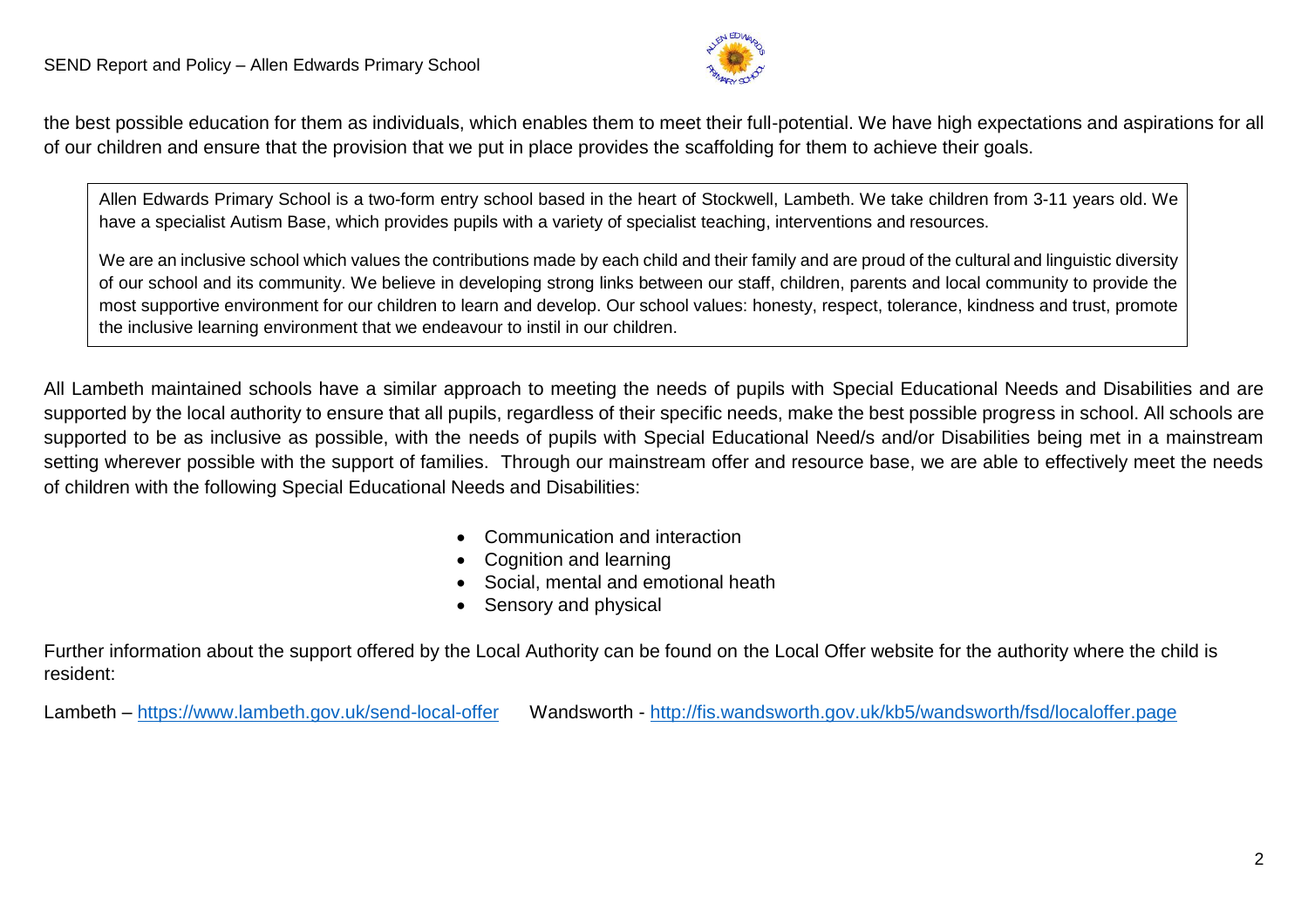

The information below details the offer within the school and ways in which parents, children and young people may access the support that we provide.

## **WHO HELPS MY CHILDREN IN SCHOOL?**

#### **SCHOOL BASED INFORMATION**

Who are the best people to talk to at Allen Edwards about my child's difficulties with learning/ Special Educational Needs/Disability (SEND)? How can I talk to them about my child if I need to?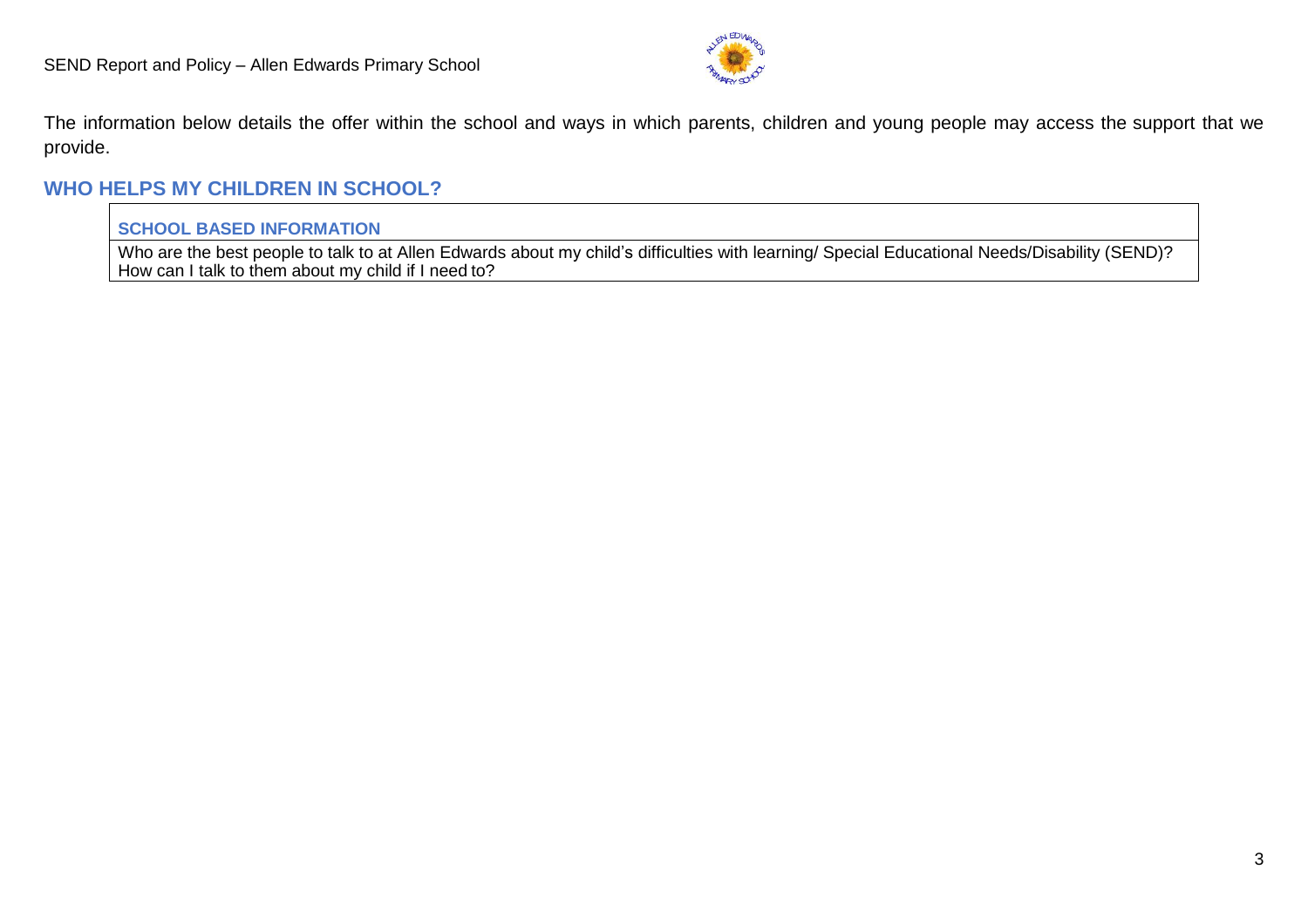

| <b>PEOPLE</b>                   | <b>SUMMARY OF RESPONSIBILITY</b>                                                                                                                                                                                                                                                                                         |
|---------------------------------|--------------------------------------------------------------------------------------------------------------------------------------------------------------------------------------------------------------------------------------------------------------------------------------------------------------------------|
| <b>CLASS</b>                    | Your child's Class Teacher is responsible for:                                                                                                                                                                                                                                                                           |
| <b>TEACHER</b>                  | Ensuring that all children have access to good/outstanding teaching and a curriculum which, where necessary, is adapted<br>$\bullet$<br>to meet your child's individual needs (also known as personalisation or differentiation).                                                                                        |
| We would<br>always<br>recommend | Observing and assessing the progress of your child, and identifying, planning and delivering any additional help your child<br>may need (this could be things like targeted work, additional support, adapting resources etc.)                                                                                           |
| that your<br>child's class      | Offering advice, encouragement and strategies to your child in order to encourage them to work independently.<br>$\bullet$                                                                                                                                                                                               |
| teacher is<br>the first point   | Meeting with the Inclusion Team to discuss any support needed.<br>$\bullet$                                                                                                                                                                                                                                              |
| of contact if<br>you have       | Meeting with Therapists and outside agencies to ensure that all children's needs are met.<br>$\bullet$                                                                                                                                                                                                                   |
| any<br>concerns.                | Ensuring that all members of staff working with your child in school are aware of your child's individual needs and/or<br>conditions and what specific adjustments need to be made to enable them to be fully included and make progress.                                                                                |
|                                 | Ensuring that all staff working with your child in school are supported in delivering the planned work/ programme for your<br>$\bullet$<br>child, in order that they can make the best possible progress. This may involve the use of additional adults, outside specialist<br>help and tailored learning and resources. |
|                                 | Ensuring that the school's SEND Policy is followed for all the pupils in their class with any SEND.                                                                                                                                                                                                                      |
|                                 | Attending Annual Reviews for EHCP children.<br>٠                                                                                                                                                                                                                                                                         |
|                                 | Liaising with the Inclusion Team to discuss the progress of the pupils in their class with SEND and, where relevant, to draft<br>and review any Focused or Individual Target Plans. These will be discussed with parents at least once each term. Where<br>appropriate, these will also be discussed with the child.     |
|                                 | The class teacher can be contacted by:                                                                                                                                                                                                                                                                                   |
|                                 | Checking in with them at the end of the day.<br>Messaging them on Class Dojo to arrange a meeting.<br>By telephoning the school office, who will be able to arrange for the teacher to call you at a convenient time.<br>At parent's evening.                                                                            |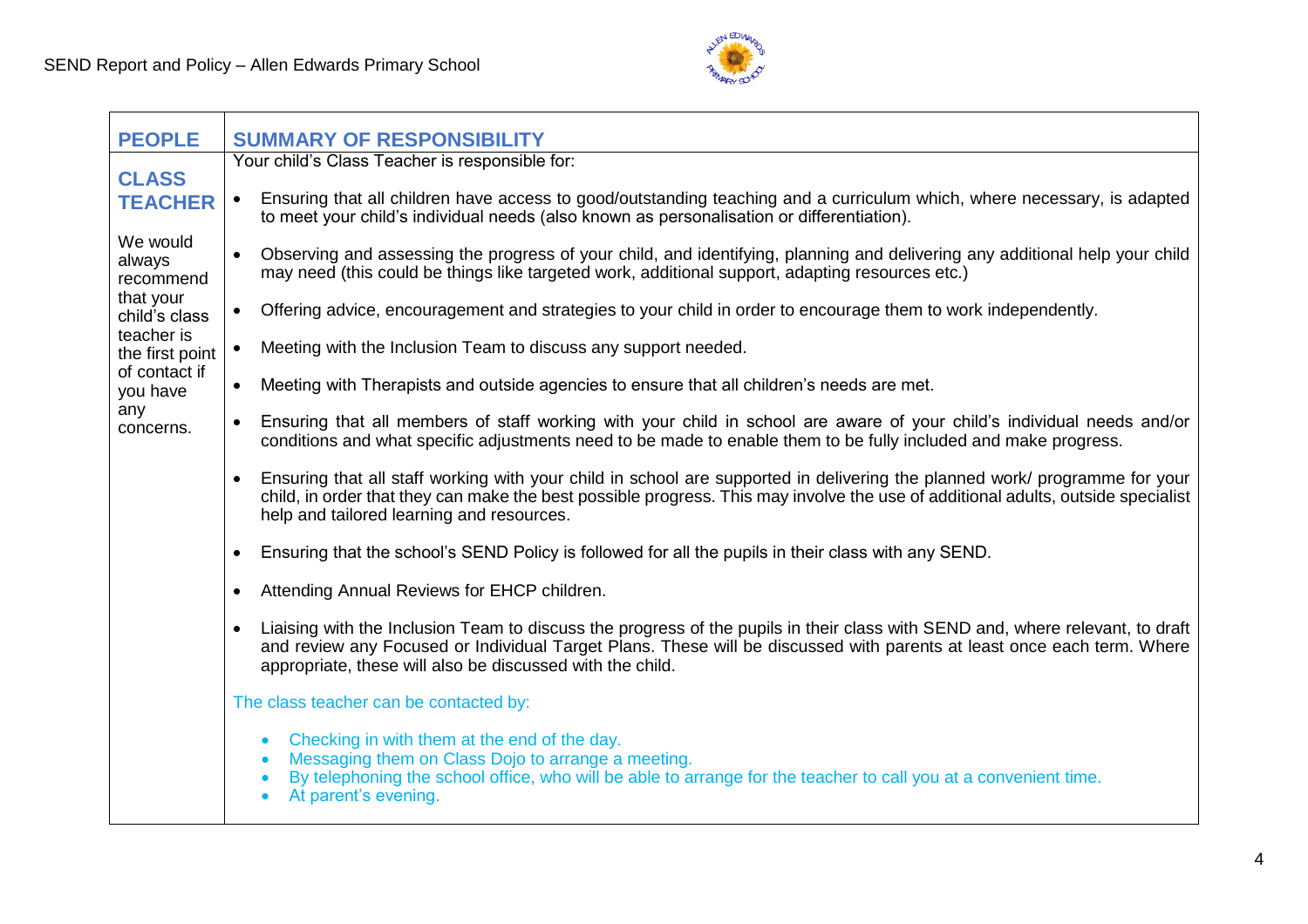

| <b>THE</b>                      | The Inclusion Team at Allen Edwards is made up of Miss Nicola Harris (Assistant Head teacher for Inclusion); Ms Claire Harvey<br>(SENCO); Lauren Carrington Deputy Mental Health Lead and our Learning Mentors.                                                                                                                                                                                            |  |  |
|---------------------------------|------------------------------------------------------------------------------------------------------------------------------------------------------------------------------------------------------------------------------------------------------------------------------------------------------------------------------------------------------------------------------------------------------------|--|--|
| <b>INCLUSION</b><br><b>TEAM</b> | They are responsible for:                                                                                                                                                                                                                                                                                                                                                                                  |  |  |
|                                 | Observations and assessments of children who have been identified as having difficulties within their learning and/or<br>development.                                                                                                                                                                                                                                                                      |  |  |
|                                 | • Co-ordinating and overseeing all the support for children in the school who have Special Educational Needs and or<br>Disabilities (SEND)                                                                                                                                                                                                                                                                 |  |  |
|                                 | Making any necessary referrals to outside agencies (Speech and Language Therapists, Occupational Therapists,<br>$\bullet$<br>Paediatricians) in order to access assessments or any additional support which may benefit your child.                                                                                                                                                                        |  |  |
|                                 | Developing the school's SEND Policy to ensure the most appropriate responses and the highest quality provision, tailored<br>to meet the individual needs of children in school with SEND.                                                                                                                                                                                                                  |  |  |
|                                 | Working with you, your child and their class teacher (and any other relevant adults) to try to identify and overcome any<br>barriers to your child's learning.                                                                                                                                                                                                                                             |  |  |
|                                 | Making sure that you are:<br>$\bullet$                                                                                                                                                                                                                                                                                                                                                                     |  |  |
|                                 | $\triangleright$ Fully involved in supporting your child's learning.<br>$\triangleright$ Informed about any additional support that is available for your child.<br>$\triangleright$ Kept informed about the support your child is receiving.<br>$\triangleright$ Involved in reviewing your child's progress.<br>$\triangleright$ Involved in compiling a profile of your child and their specific needs. |  |  |
|                                 | Liaising with all the other people who may be coming into school to help support your child's learning e.g. Speech and<br>Language Therapy Service, Educational Psychology etc.                                                                                                                                                                                                                            |  |  |
|                                 | Updating the school's SEND record of need (a system for ensuring all the special educational, physical and sensory needs<br>of pupils in this school are known and understood) and making sure that there are up to date records of your child's progress<br>and needs.                                                                                                                                    |  |  |
|                                 | Providing specialist support for teachers and support staff in the school to enable them to help your child (and all other pupils<br>in the school with SEND) to achieve their potential.                                                                                                                                                                                                                  |  |  |
|                                 |                                                                                                                                                                                                                                                                                                                                                                                                            |  |  |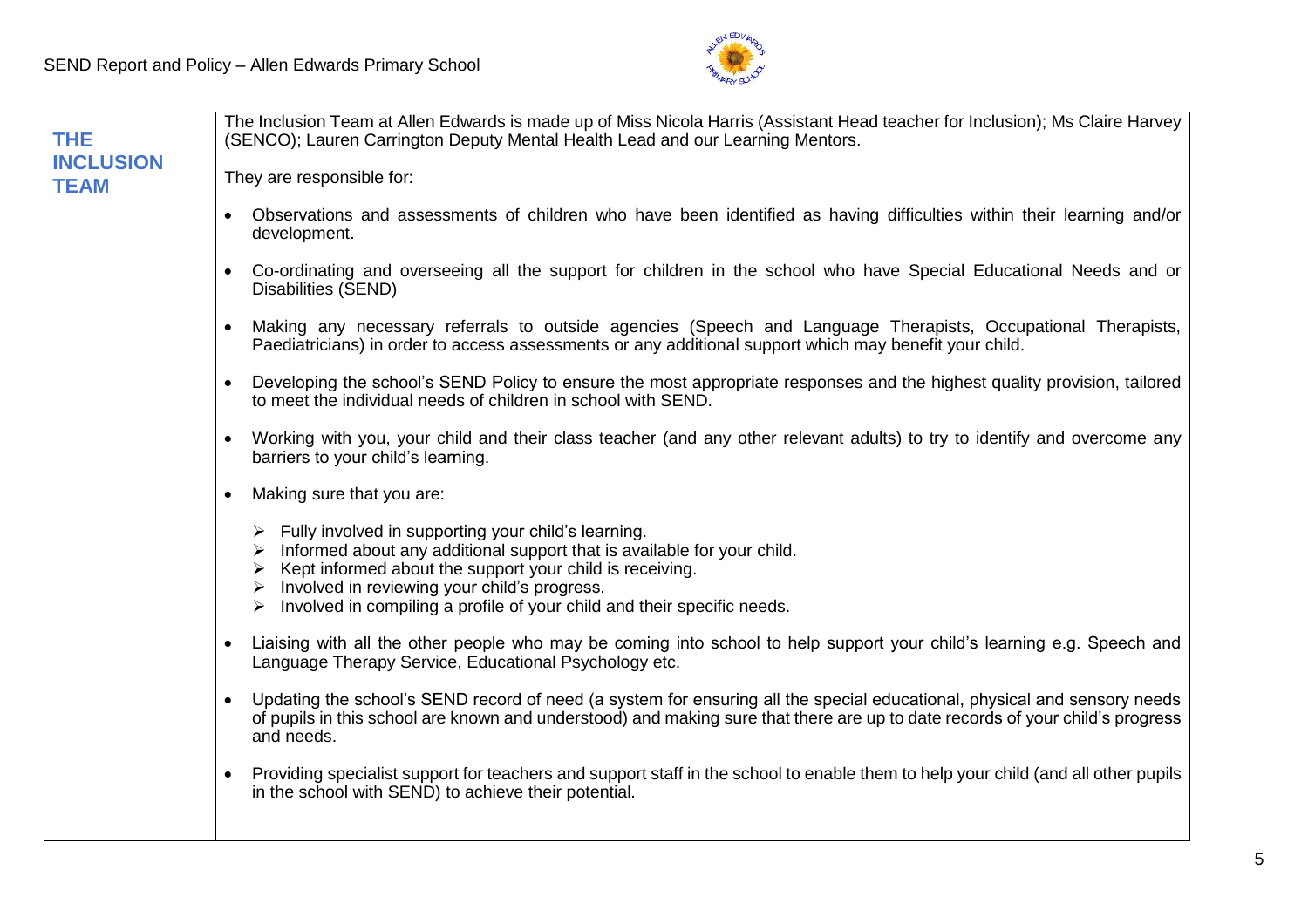

| Supporting your child's class teacher to write Focused or Individual Target Plans that specify the personal targets set for<br>your child to achieve.                                                                                                                                                        |
|--------------------------------------------------------------------------------------------------------------------------------------------------------------------------------------------------------------------------------------------------------------------------------------------------------------|
| Working with you, the Class Teacher (and any other supporting adults) and, if appropriate, your child, to draft a SEND<br>Support Plan, where it is considered necessary.                                                                                                                                    |
| Preparing an Education, Health and Care Plan where needed.                                                                                                                                                                                                                                                   |
| Organising training for staff so they are aware of, and confident about, how to meet the needs of your child and others within<br>our school.                                                                                                                                                                |
| Developing a whole approach to supporting children with Autism.                                                                                                                                                                                                                                              |
| Creating a SEND friendly, consistent learning environment across school that supports the children to manage<br>their needs both physically and emotionally.                                                                                                                                                 |
| The Inclusion Team can be contacted by:                                                                                                                                                                                                                                                                      |
| Speaking to them at the end of a school day to arrange an appointment at a mutually convenient time.<br>Emailing directly nharris@allenedwards.lambeth.sch.uk or charvey@allenedwards.lambeth.sch.uk.<br>Telephoning the school office and leaving a message on 020 7622 3985.<br>Sending a message on DOJO. |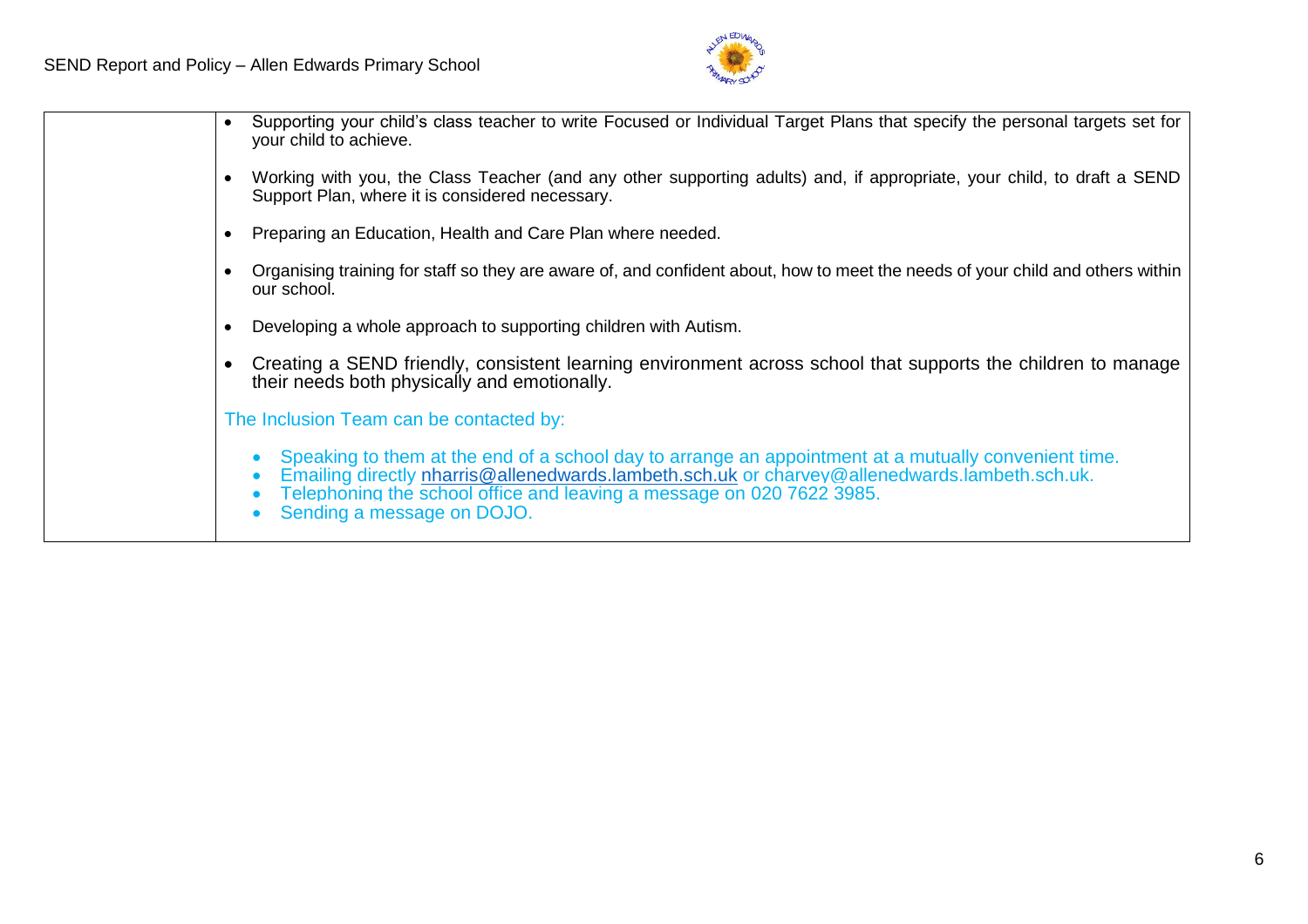

| <b>ADDITIONAL</b>                 | Additional adults are responsible for:                                                                                                                                                                                                                                                                                                                                                                                                                                                              |
|-----------------------------------|-----------------------------------------------------------------------------------------------------------------------------------------------------------------------------------------------------------------------------------------------------------------------------------------------------------------------------------------------------------------------------------------------------------------------------------------------------------------------------------------------------|
| <b>ADULTS</b>                     | Working with a pupil or group of pupils with special educational needs and/or disabilities or may provide specialist support<br>in a particular area, for example speech and language.                                                                                                                                                                                                                                                                                                              |
|                                   | Leading and supporting the activities of the larger group, whilst the Class Teacher is the adult in the 1:1 or small group<br>setting. The class teacher and Inclusion Team are fully involved in any support offered and make the decisions, in conjunction<br>with the parents, on the type of support and interventions offered. It is their role to then direct additional adults to provide the<br>support and interventions that allow your child to access an inclusive, tailored education. |
|                                   | Liaising with therapists e.g. S and L therapist, to receive training and targets so that specialised interventions can be carried<br>out to support your child.                                                                                                                                                                                                                                                                                                                                     |
|                                   | Following and reviewing focused and individual intervention plans alongside the class teacher.                                                                                                                                                                                                                                                                                                                                                                                                      |
|                                   | Additional adults will be able to feedback to you regarding specific interventions. Please liaise with the class teacher to arrange<br>to speak with them.                                                                                                                                                                                                                                                                                                                                          |
| <b>THERAPIST</b>                  | Therapists and outreach workers are responsible for:                                                                                                                                                                                                                                                                                                                                                                                                                                                |
| <b>AND</b>                        | Supporting the Inclusion Team and class teachers to set targets for children with SEND.                                                                                                                                                                                                                                                                                                                                                                                                             |
| <b>OUTREACH</b><br><b>WORKERS</b> | Working with children in school with specific needs to ensure interventions are in place to support their need.<br>$\bullet$                                                                                                                                                                                                                                                                                                                                                                        |
|                                   | Training staff so that they can carry out specific interventions to support the needs of the children e.g. Lego Therapy.                                                                                                                                                                                                                                                                                                                                                                            |
|                                   | Attend Annual Review and Multi-disciplinary meetings to share information so that we are providing the best possible care<br>for every child at Allen Edwards.                                                                                                                                                                                                                                                                                                                                      |
|                                   | Observing lessons and providing feedback to staff to support the provision for all children in school and children with specific<br>needs.                                                                                                                                                                                                                                                                                                                                                          |
|                                   | Therapists can be contacted via the assistant head teacher for Inclusion at nharris@allenedwards.lambeth.sch.uk                                                                                                                                                                                                                                                                                                                                                                                     |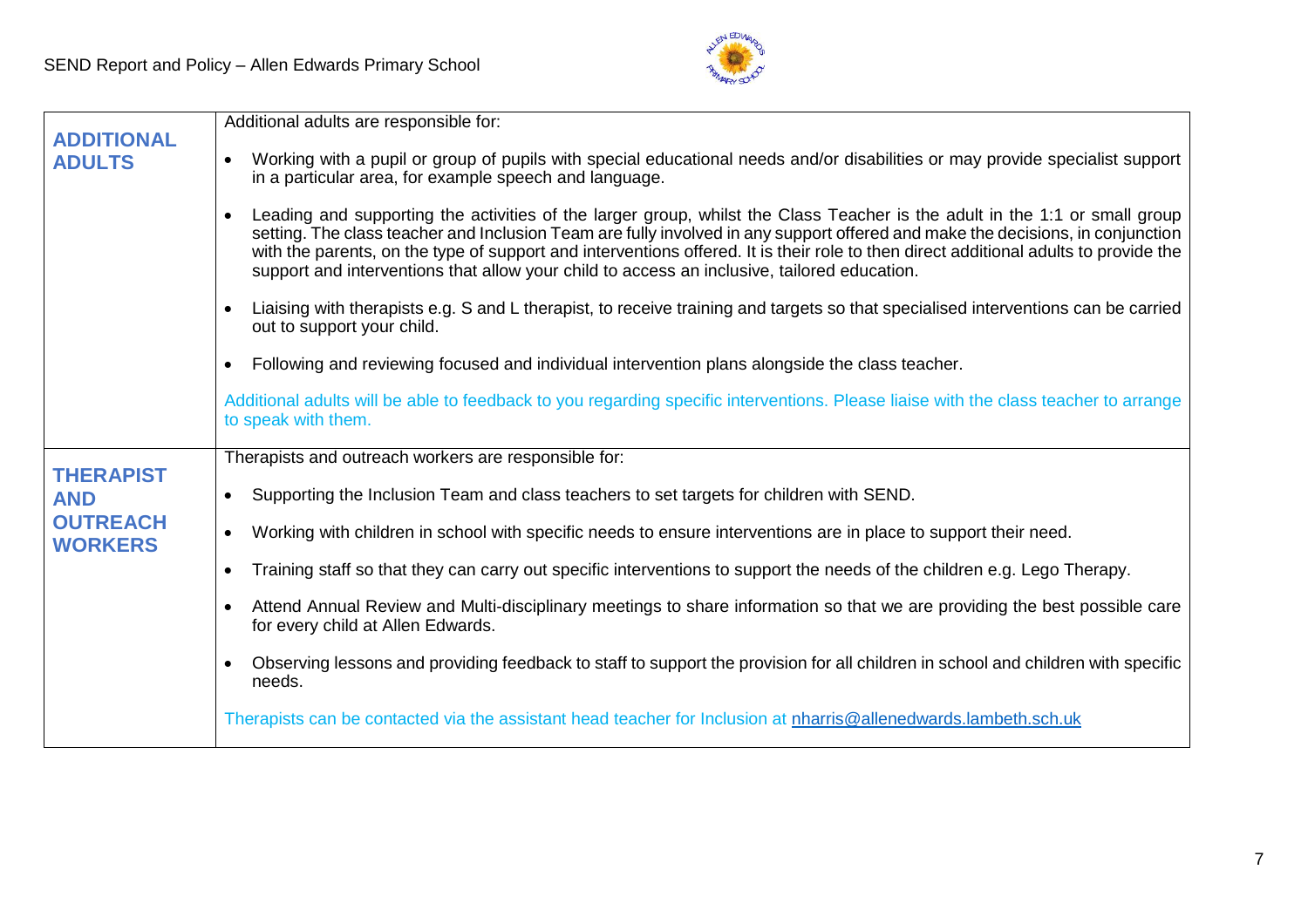

|                                  | The Head teacher at Allen Edwards is Mrs Louise Robertson. She is responsible for:                                                                                                                                                                                                                         |  |
|----------------------------------|------------------------------------------------------------------------------------------------------------------------------------------------------------------------------------------------------------------------------------------------------------------------------------------------------------|--|
| <b>THE</b><br><b>HEADTEACHER</b> | The day-to-day management of all aspects of the school, this includes the support for children with SEND. She delegates<br>responsibility to the Inclusion Team and class teachers but is still responsible for ensuring that your child's needs are met<br>and that they make the best possible progress. |  |
|                                  | Alongside the Inclusion Team, she ensures that the Governing Body is kept up to date about all issues in the school relating<br>to SEND.                                                                                                                                                                   |  |
|                                  | The head teacher can be contacted via:                                                                                                                                                                                                                                                                     |  |
|                                  | Personal request made before school in the playground:<br>Telephoning the school for an appointment;<br>Email: office@allenedwards.lambeth.sch.uk                                                                                                                                                          |  |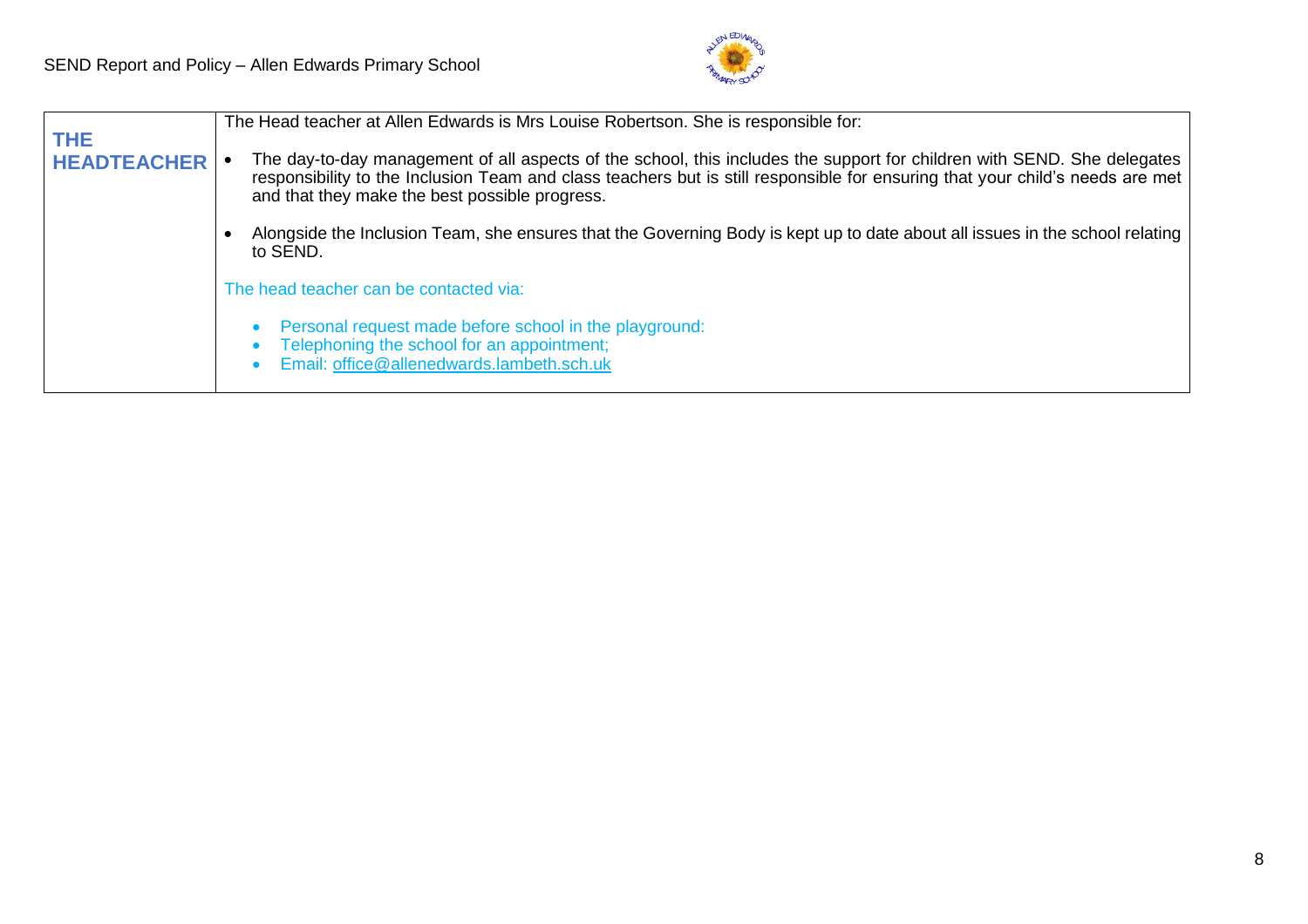

|                                | The Link Governor for SEND at Allen Edwards is Vaila McClure and she is responsible for:                                                                                                                                                                                                                                                               |
|--------------------------------|--------------------------------------------------------------------------------------------------------------------------------------------------------------------------------------------------------------------------------------------------------------------------------------------------------------------------------------------------------|
| <b>THE</b><br><b>GOVERNORS</b> | Review SEND provision including staff and other resourcing.                                                                                                                                                                                                                                                                                            |
|                                | Understand how the SEND notional budget is used and what impact it has on the progress and attainment of learners.<br>In order to ensure these reviews are conducted in a robust and critical way, governing bodies should consider their<br>expertise in the SEND area as part of governor recruitment or seek external advice during these meetings. |
|                                | Monitoring the SEND notional budget and what impact that spending has had on Learner progress and attainment                                                                                                                                                                                                                                           |
|                                | Revise and update the school's SEND information report to reflect the changing nature of your SEND cohort                                                                                                                                                                                                                                              |
|                                | Acting as the champion for children with SEND and inclusion needs.                                                                                                                                                                                                                                                                                     |
|                                | Ensuring that the school is fulfilling its duties to children with SEND.                                                                                                                                                                                                                                                                               |
|                                | Undertaking the required training, including school-specific induction with the SENCo                                                                                                                                                                                                                                                                  |
|                                | Meeting the SENCo in the Autumn, Spring and Summer terms as a minimum                                                                                                                                                                                                                                                                                  |
|                                | Asking questions and raising awareness relating to SEND and inclusion provision at Governing Body meetings                                                                                                                                                                                                                                             |
|                                | Working with the assistant head teacher for Inclusion and SENCo to produce a SEND Annual Report to Governors                                                                                                                                                                                                                                           |
|                                | Confirming that the school's duties have been fulfilled                                                                                                                                                                                                                                                                                                |
|                                | The Link Governor for SEND can be contacted by:-                                                                                                                                                                                                                                                                                                       |
|                                | office@allenedwards.lambeth.sch.uk who will direct the email onto the governors.                                                                                                                                                                                                                                                                       |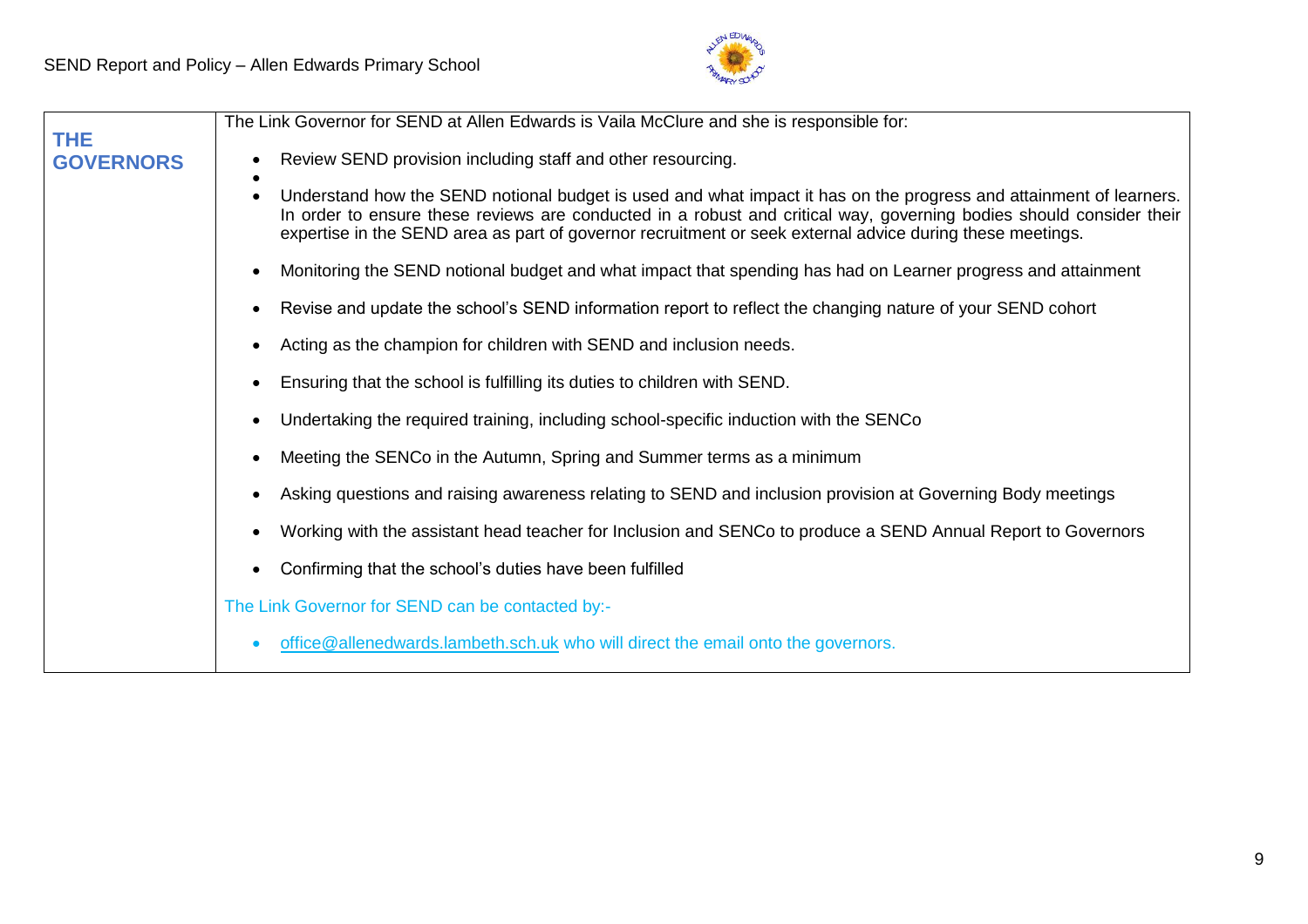

## **HOW MIGHT MY CHILD BE SUPPORTED IN SCHOOL?**

Children in school will get support that is specific to their individual needs. This may be provided entirely by the class teacher and the Inclusion Team or may involve staff from outside agencies to provide specialist support. Where this is deemed appropriate you will be informed for consent, your views and concerns.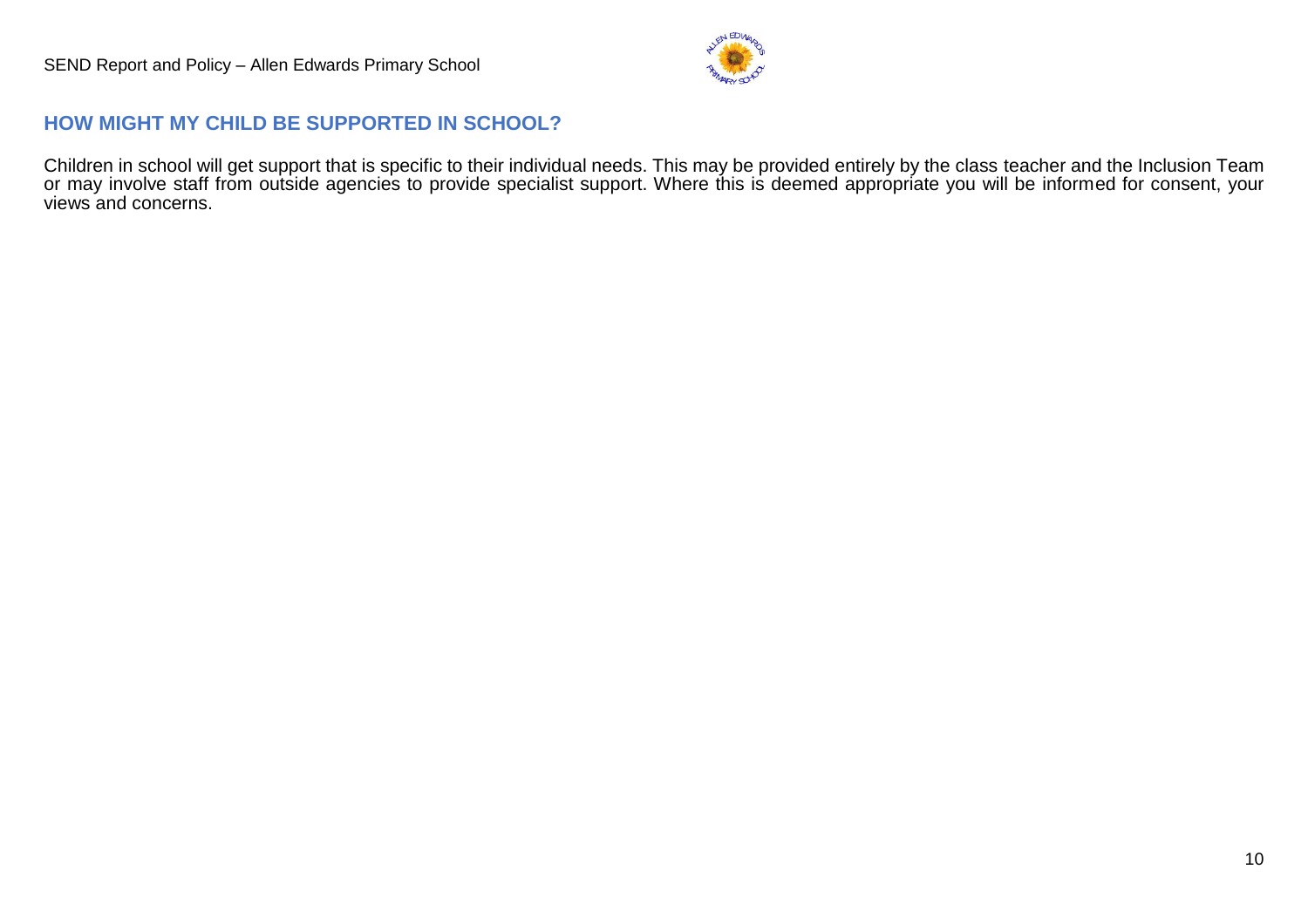

#### **WHAT ARE THE DIFFERENT TYPES OF SUPPORT AVAILABLE FOR ALL CHILDREN, CHILDREN WITH SEND CONCERNS AND CHILDREN WITH SEND?**  <u> 1980 - Johann Barn, mars ann an t-Amhain Aonaich an t-Aonaich an t-Aonaich ann an t-Aonaich ann an t-Aonaich</u>

| <b>TYPES OF</b><br><b>SUPPORT</b><br><b>PROVIDED</b>                                              | What would this mean for your child?                                                                                                                                                                                                                                                                                                                                                                                                                                                                                                                                                                                                                      | Who can get this<br>support?                                                                                                   |
|---------------------------------------------------------------------------------------------------|-----------------------------------------------------------------------------------------------------------------------------------------------------------------------------------------------------------------------------------------------------------------------------------------------------------------------------------------------------------------------------------------------------------------------------------------------------------------------------------------------------------------------------------------------------------------------------------------------------------------------------------------------------------|--------------------------------------------------------------------------------------------------------------------------------|
| <b>WAVE 1</b><br><b>OUR UNIVERSAL</b><br><b>OFFER:</b><br><b>QUALITY FIRST</b><br><b>TEACHING</b> | Quality first teaching is in place including highly differentiated teaching strategies targeting child's area<br>of need & removing barriers to learning. Teachers have high expectations, set aspirational targets, give<br>purposeful feedback & set appropriate homework. They liaise with school staff and professionals with<br>areas of expertise.<br>Staff inform parents of any concerns, track progress & feedback to parents at a parents evening, in<br>reports or in an additional meeting. Plan next steps, recording actions taken and impact: what works<br>well / not so well.                                                            | All children at<br><b>Allen Edwards</b><br><b>Primary School</b>                                                               |
| <b>WAVE 2</b><br><b>SMALL GROUP/</b><br><b>INDIVIDUAL</b><br><b>INTERVENTIONS.</b>                | Class teacher uses assessments to inform next steps/areas of weakness & strength/unmet needs.<br>Monitored at pupil progress meetings. Children's progress is monitored through termly pupil progress<br>meetings with our leadership team to ensure no child fails to meet their full potential.                                                                                                                                                                                                                                                                                                                                                         | Additional<br>intervention for<br>children not<br>meeting expected<br>progress or<br>attainment.                               |
| <b>WAVE 3</b><br><b>FOCUSED</b><br><b>SUPPORT</b>                                                 | Class teacher and the Inclusion team meet to discuss the child and the needs that they are presenting.<br>A focused plan is written and shared with all adults involved. This is reviewed each term and a copy<br>will be provided to parents. Parents are met with to discuss the schools concerns and the possibility of<br>their child moving onto the SEND Register if the Implementation of rigorous interventions within the<br>classroom does not support the child.<br>Specialist may be consulted, with parental consent, for their professional opinion and guidance to<br>support the child.<br>SEND Inclusion Funding requested from Lambeth. | For children we<br>want to monitor<br>more closely to<br>support special<br>educational needs<br>that have become<br>apparent. |
|                                                                                                   |                                                                                                                                                                                                                                                                                                                                                                                                                                                                                                                                                                                                                                                           |                                                                                                                                |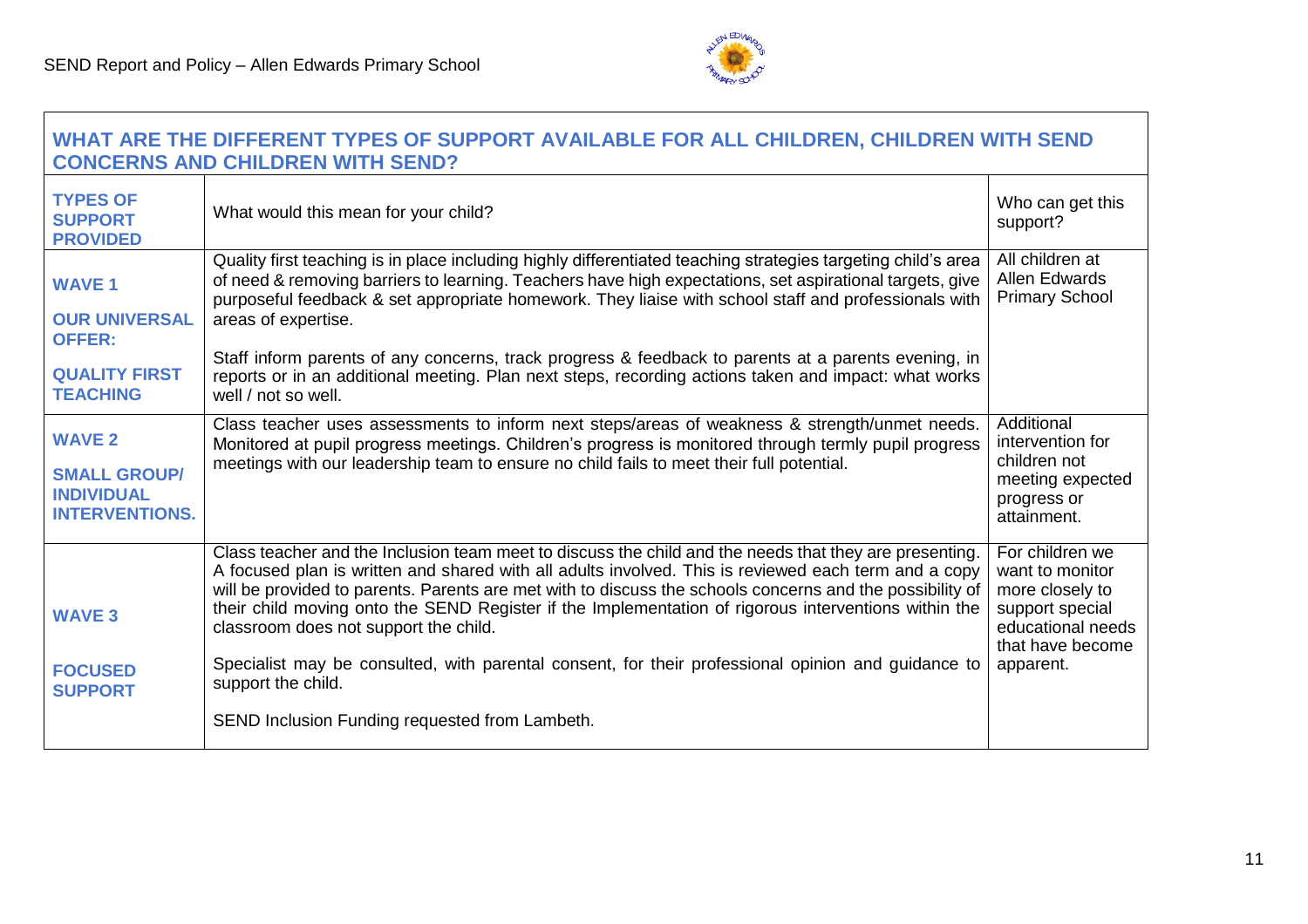

| <b>WAVE 4</b>                                      | The class teacher and Inclusion Team monitors the impact of interventions and reviews targets set on<br>the focused plan to ensure that the child is making progress from their starting point.                                                                                                                                                                                                                                                                                                                                                                                                                                                                                                                                                                                                                                                                                                      | Children who are<br>on the school's<br>SEND register                                                                                    |
|----------------------------------------------------|------------------------------------------------------------------------------------------------------------------------------------------------------------------------------------------------------------------------------------------------------------------------------------------------------------------------------------------------------------------------------------------------------------------------------------------------------------------------------------------------------------------------------------------------------------------------------------------------------------------------------------------------------------------------------------------------------------------------------------------------------------------------------------------------------------------------------------------------------------------------------------------------------|-----------------------------------------------------------------------------------------------------------------------------------------|
| <b>FOCUSED</b><br><b>SUPPORT</b>                   | The continuation of rigorous interventions within the classroom as required using entry and exit data to<br>evaluate impact. Specialist interventions with OT and Speech and Language therapist.                                                                                                                                                                                                                                                                                                                                                                                                                                                                                                                                                                                                                                                                                                     |                                                                                                                                         |
| Wave 5<br><b>Individual</b><br><b>Target Plans</b> | Class teacher and the Inclusion Team create an individual support plan to include: small step<br>targets to achieve outcomes, strategies, time allocation & resources in line with the four areas<br>of need in the EHCP plan:<br>• Communication and interaction<br>Cognition and learning<br>$\bullet$<br>Social, mental and emotional heath<br>Sensory and physical<br>Plans to be revised, revisit and refined each term to support the application of an Educational<br>Health Care Plan referral. Highly differentiated tasks within the classroom and specialist<br>interventions to support the children to reach their full potential.<br>We will meet with you each term to review and set new targets. Assessments will be undergone<br>by professionals such as EP or the Autism Outreach Worker to support the children in school<br>and to create reports to support the EHCP request. | Child who are<br>undergoing the<br><b>SEND Support</b><br>cycles in<br>preparation for an<br>Educational<br>Health Care Plan<br>(EHCP). |
| Wave 6<br><b>Individual</b><br><b>Target Plans</b> | Individual support plans are created by the class teacher and Inclusion team using the long<br>term outcomes from the EHCP and the short term targets from the plan to ensure a tailored<br>curriculum and support is provided for your child that meets the requirements of the EHCP.<br>We will meet with you each term to review and set new targets.<br>There will be an Annual Review to discuss your child's progress against targets set in their<br>Annual Review.<br>Multi-disciplinary meetings will be held bi-annually to ensure that all professionals working with<br>your children have the opportunity to share insight so that the provision for your child is<br>constantly monitored and improving.                                                                                                                                                                               | Children with an<br>EHCP.                                                                                                               |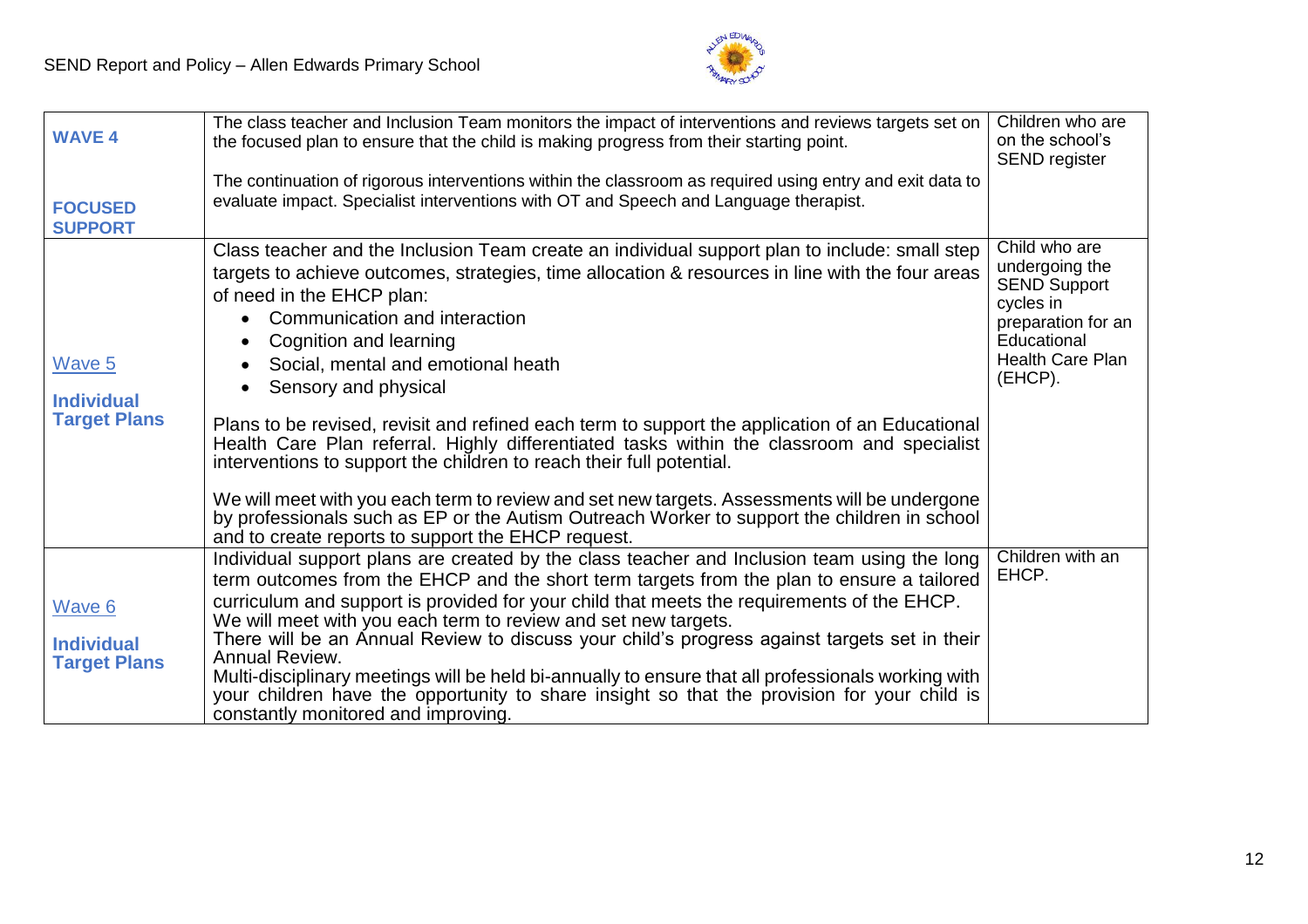

In addition to our whole school offer set out above, there are also additional provisions in place to meet the needs of particular children with Educational Health Care Plans and ensure that the learning environment and teaching is further tailored to meet their needs.

| Mainstream Plus                                                 | Specific children, who have more complex high needs and benefit from a school group setting                                                                                                                                                                                                                                                                                                                                                                                                             |
|-----------------------------------------------------------------|---------------------------------------------------------------------------------------------------------------------------------------------------------------------------------------------------------------------------------------------------------------------------------------------------------------------------------------------------------------------------------------------------------------------------------------------------------------------------------------------------------|
| <b>Nurture Class</b>                                            | to support them to access the curriculum and manage their emotional needs, are taught in our<br>Nurture Class. The children in this provision are working significantly below age related<br>expectations and require social and emotional support throughout the day to develop their<br>independence and allow for them to emotionally regulate. The learning in this classroom is<br>tailored to meet the specific needs of each child with 121 and small group interventions<br>throughout the day. |
|                                                                 | Our Nurture Classroom is made up of children within our school community.                                                                                                                                                                                                                                                                                                                                                                                                                               |
| Specialist Provision<br>within<br>a<br><b>Mainstream School</b> | Our Autism Spectrum Conditions Base opened in January 2021. There are currently 12<br>commissioned places in the base. For children to meet the criteria for the base, they must have<br>a diagnosis of Autism and have an EHCP.                                                                                                                                                                                                                                                                        |
| <b>Autism Resource Base</b>                                     | Our resource base aims to support children who benefit from additional specialist support<br>in order to achieve full inclusion in a mainstream school and access the curriculum at a<br>level that is appropriate and challenging for them, whilst offering specific therapeutic<br>services and provision that develops their social, emotional and independence needs<br>allowing them to thrive in a mainstream school.                                                                             |
|                                                                 | For further information about the base, contact the Assistant Head Teacher for Inclusion, Nicola<br>Harris via email: nharris@allenedwards.lambeth.sch.uk                                                                                                                                                                                                                                                                                                                                               |
|                                                                 | To apply for a place for your child in the Autism Base, you will need to go through Lambeth<br>SEND Admissions and can find out more by visiting:                                                                                                                                                                                                                                                                                                                                                       |
|                                                                 | https://www.lambeth.gov.uk/send-local-offer/education/special-schools-and-resource-bases-<br>in-lambeth or consulting with your child's current school, who will support you to apply.                                                                                                                                                                                                                                                                                                                  |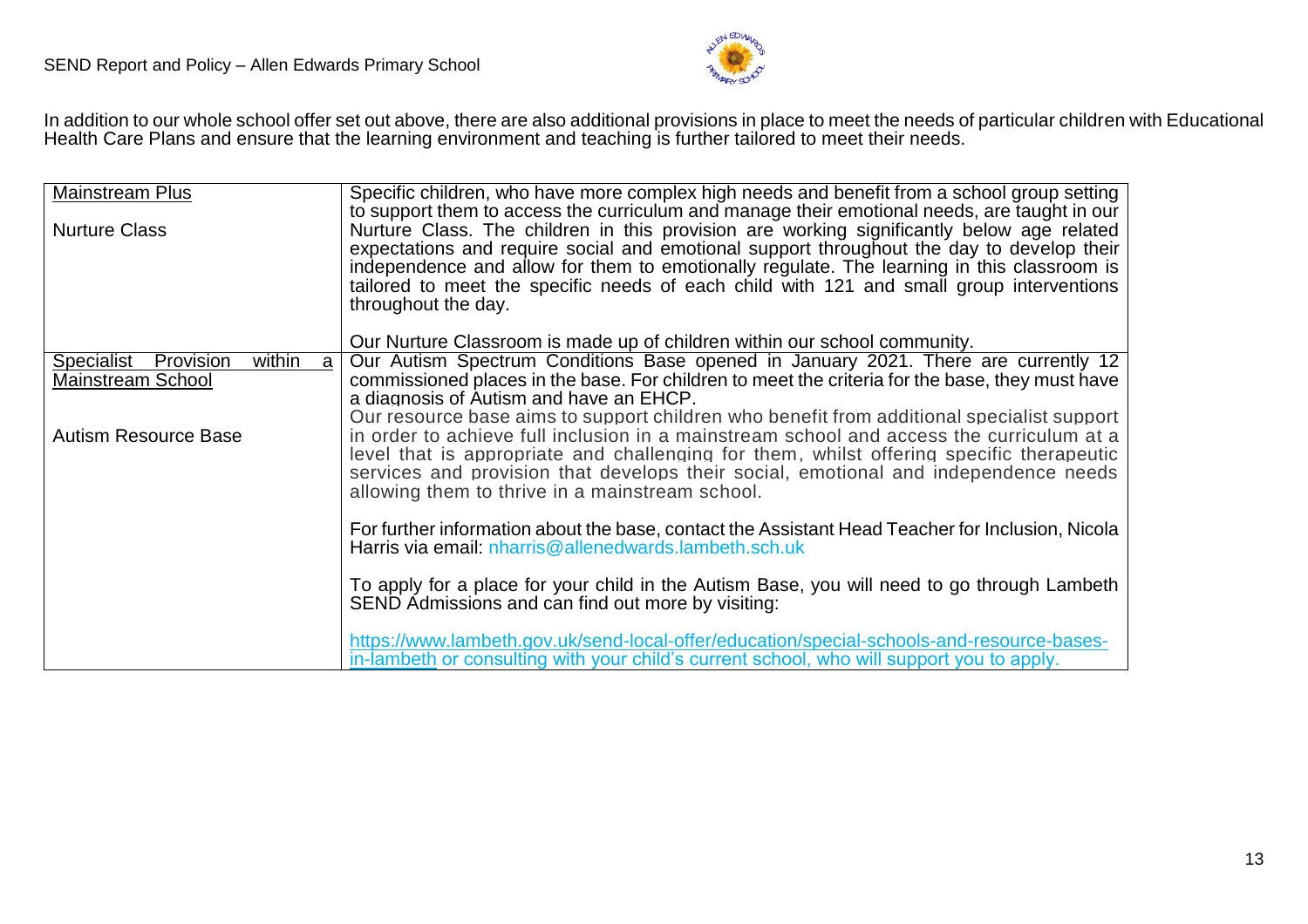

#### **How will you support your child with identified SEND when starting school?**

If your child has been allocated a place in our school by the local authority and they have a special education need or disability, please contact us as soon as you receive the offer as we may not have details of their needs at this stage.

- We will invite you to visit the school with your child to have a look around, meet the Inclusion Team and ask questions about our school's provision.
- If other professionals are involved, a Team around the Child (TAC) transition meeting will be held or contact will be made with these professionals to discuss your child's needs, share strategies used and ensure necessary provision is put in place before your child's admission.
- In the nursery and reception, staff will offer a Home Visit prior to your child's admission.
- If your child is already attending a school or nursery, a member of the Inclusion Team and, where possible, the class teacher will visit your child in their current setting.
- We may suggest adaptations to provision, to help your child to settle more easily but these will be agreed between you and the staff at the TAC transition meeting.
- If they have not already visited, your child will be invited into school in advance of starting, to meet the staff they will be working with and their peer group. This may include a staggered start approach if we deem it appropriate.
- Following the settling in period, the class teacher will arrange an early meeting with you to review your child's settling, learning and progress.
- Targets will then be completed for your child and provision put in place to support them. You will be involved in discussion around this at every stage. The staff will have regular contact with you to monitor the progress of your child and invite you into school at least once a term to review this with you.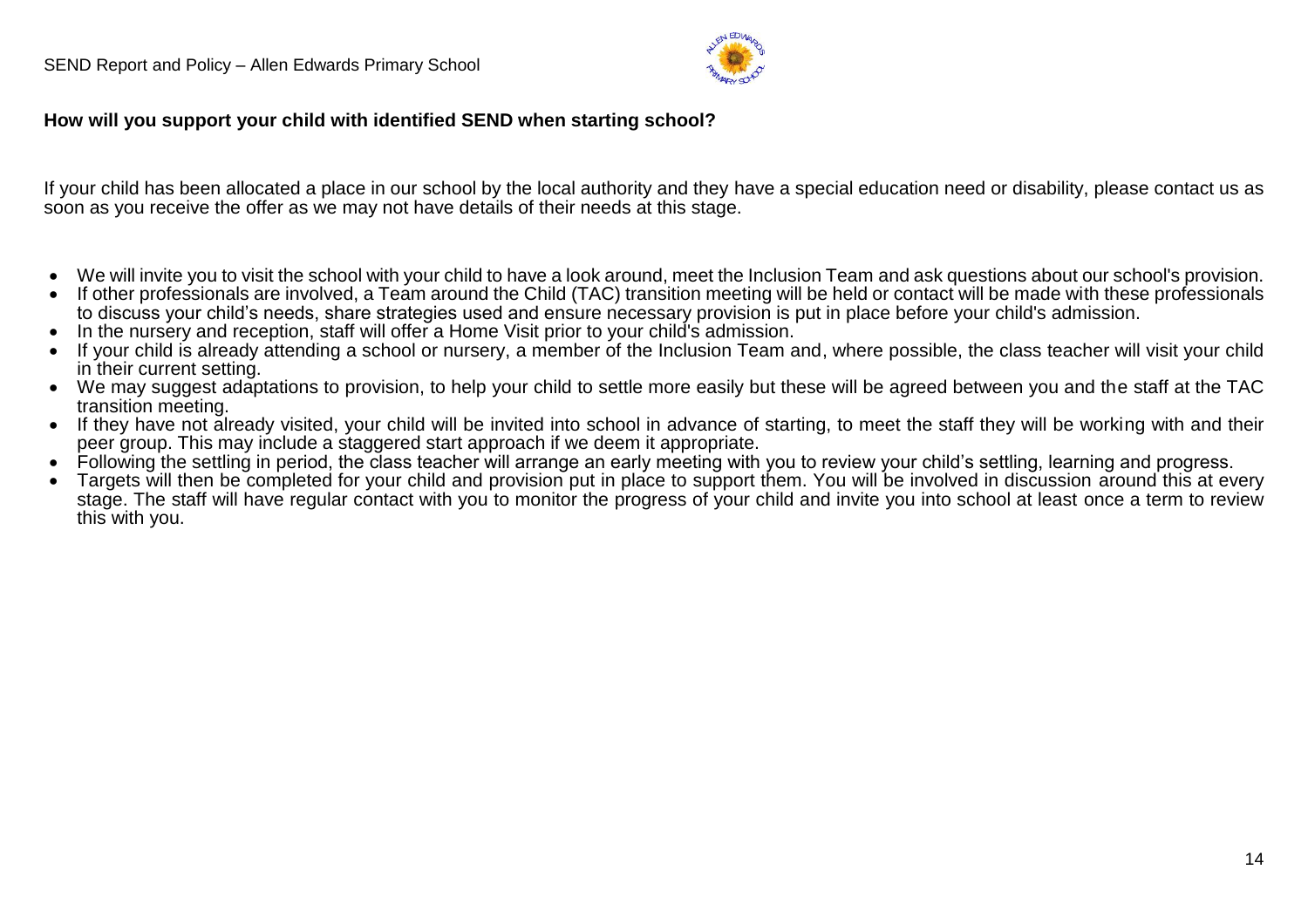

#### **How will the school let me know if they have any concerns about your child's learning and additional needs?**

When a teacher or you have raised concerns about your child's progress and high quality, personalised teaching has not met your child's needs, the teacher will raise this with the Inclusion Team. We will then invite you in to discuss this further so that we are working together to support your child to meet their full potential.

- The teacher will discuss vour child's progress with you at our Parent's Evening meeting when you will be informed of your child's progress and the progress of any additional support being given.
- If your child is identified as not making expected progress, with you, the school will make a decision about how to monitor this and what interventions need to be set up to bridge the gap and support their needs. The intervention will likely take the form of regular small group work. Any such intervention may take place for a short period or over a longer period of time. However, please note that all children learn regularly in small groups, in their normal class routine, (sometimes with the support of teaching assistants) in order to support their learning. This does not mean there are concerns about the progress of all children working in small groups.
- If your child is still not making expected progress the school will discuss with you: any concerns you may have; any further interventions or referrals to outside professionals to support your child's learning and how we could work together, to support your child at home and in school.

|                              | Who provides specialist services to children with SEND at Allen Edwards?                               |
|------------------------------|--------------------------------------------------------------------------------------------------------|
|                              | Speech and Language Therapy input                                                                      |
| <b>Services</b><br>directly  | <b>Educational Psychologist Service</b><br>$\bullet$                                                   |
| funded by the school         | 1:1 or small group support teachers<br>$\bullet$                                                       |
| notional<br>through          | • Teaching Assistants                                                                                  |
| funds and high needs         | <b>Music Therapy</b><br>$\bullet$                                                                      |
| top up                       | <b>Breakfast Club and After School Club</b>                                                            |
|                              | School clubs                                                                                           |
|                              | Art Therapy                                                                                            |
|                              | <b>Nurture Classroom</b>                                                                               |
|                              | Occupational Therapy                                                                                   |
|                              | <b>Nature Garden Forest School</b>                                                                     |
|                              | Kid's Network Mentoring                                                                                |
|                              | Emotional Literacy Support Assistant (in training)                                                     |
|                              | <b>Autism Advisory Service</b><br>$\bullet$                                                            |
| <b>Services</b><br>centrally | <b>Educational Psychology Service</b><br>$\bullet$                                                     |
| funded by the Local          | Sensory Service for children with hearing needs<br>$\bullet$                                           |
| but<br>Authority             | Speech and Language Therapy (provided by Health but paid for by the Local Authority)<br>$\bullet$      |
| delivered by school          | <b>Occupational Therapy</b><br>Professional training for school staff to deliver medical interventions |
|                              | Early Help                                                                                             |
|                              | Physio Therapy                                                                                         |
|                              | <b>Autism Base Provision</b>                                                                           |
|                              |                                                                                                        |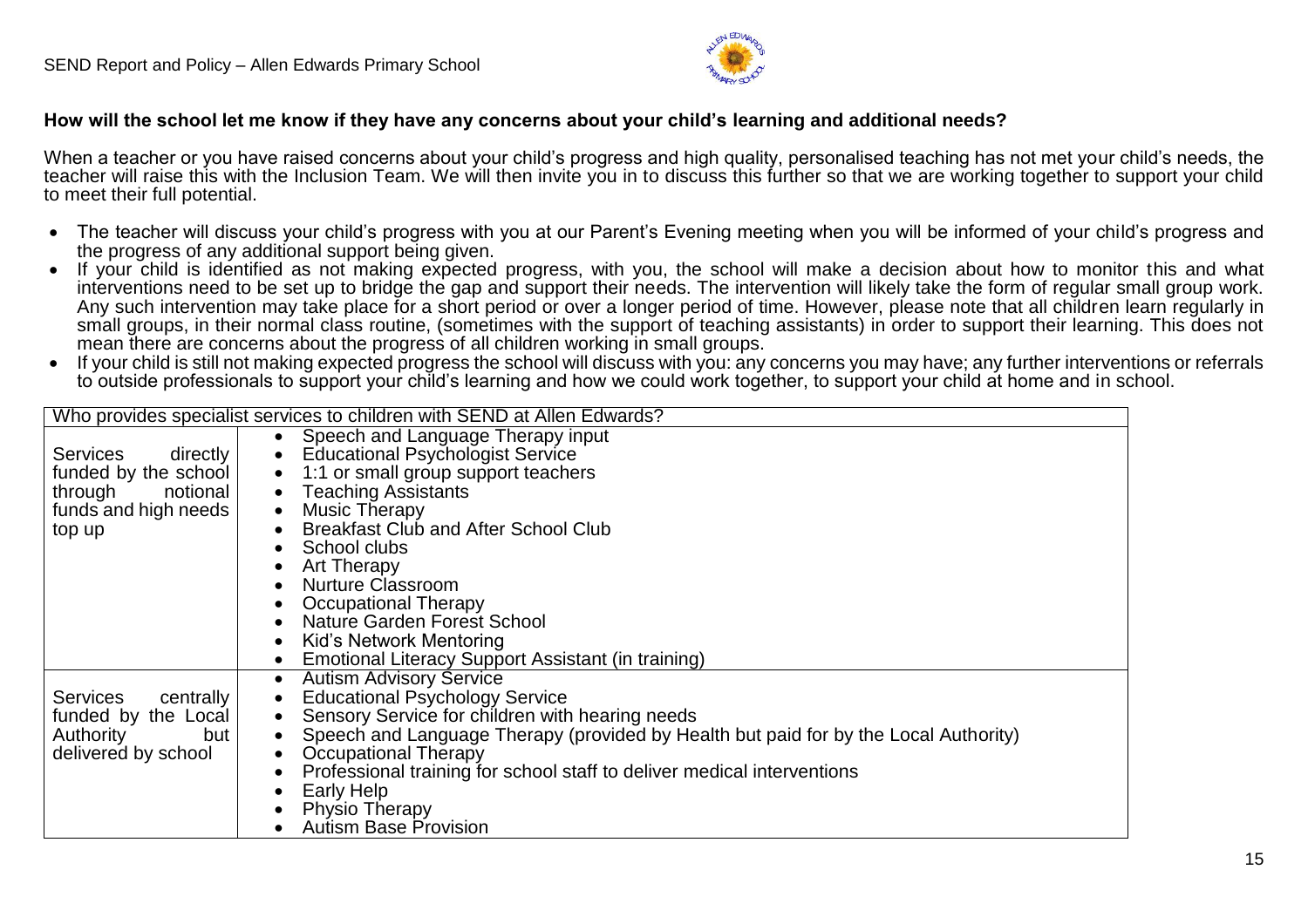

|                             | Mental Health Support Team                                                                      |
|-----------------------------|-------------------------------------------------------------------------------------------------|
| <b>Services</b><br>provided | <b>School Nurse</b>                                                                             |
| and funded by the           | <b>Dietary Nurse</b>                                                                            |
| health service              | <b>CAMHS (Child &amp; Adolescent Mental Health Service)</b>                                     |
|                             | Paediatrics                                                                                     |
|                             | Independent Advice and Support Service (IASS) – independent advice for parents of children with |
| Voluntary services          | <b>SEND</b>                                                                                     |
|                             | <b>Kids Network Mentoring</b>                                                                   |
|                             | Art Therapy                                                                                     |

#### **What support is offered to you as a parent of a child with SEND?**

At Allen Edwards, our parents are involved in every decision that is made as we feel that this is the best way for our children to get all the help and support they need whilst recognising that there is a community around them helping with this.

- You will get an opportunity to meet with The Inclusion Team regularly in school: there will be formal meetings but there will always be the option for informal drop-ins and conversations at the start and end of the day when needed.
- Regular meetings will be arranged between you and your child's class teacher and, if appropriate, a member of the Inclusion Team, in order to share information regarding the progress of your child in their home environment and at school. This way we can ensure that there is consistency in the nature of the support your child receives, and discuss what has worked well and what needs to be revised.
- All information from outside professionals (Speech and Language Therapist or Educational Psychologist) will be discussed with you by the person involved directly or, where this is not possible, presented in a report. The Inclusion Team will also arrange to meet with you to discuss any new assessments and ideas suggested by outside agencies for your child.
- The external professionals involved with your child will be happy to meet with you on request.
- Focused plans and individual plans will be written and reviewed each term following, where possible, discussion with you and your child. A focused or individual plan will include targets and strategies for how you can support your child at home. We will be happy to consider any ideas you may suggest in order to support your child in school.
- Where considered helpful, a home/school contact book may be used to support communication between school and home.
- Workshops for parents of all children in the school are held, when considered necessary, for example in relation to reading, phonics or maths.
- Your child's class teacher will be happy to discuss any necessary adaptations for your child.
- Relevant information from the Local Authority, outside agencies or parent support groups, may be forwarded to you by your child's class teacher and/or the Inclusion Team.
- The Inclusion Team (or Head Teacher) is available to meet with you to discuss your child's progress or any concerns / worries you may have.
- If your child is undergoing statutory assessment for an EHC Plan you will also be supported by the Children's Services SEN Team. They will ensure that you fully understand the process.
- School will support Disability Living Allowance documents where appropriate.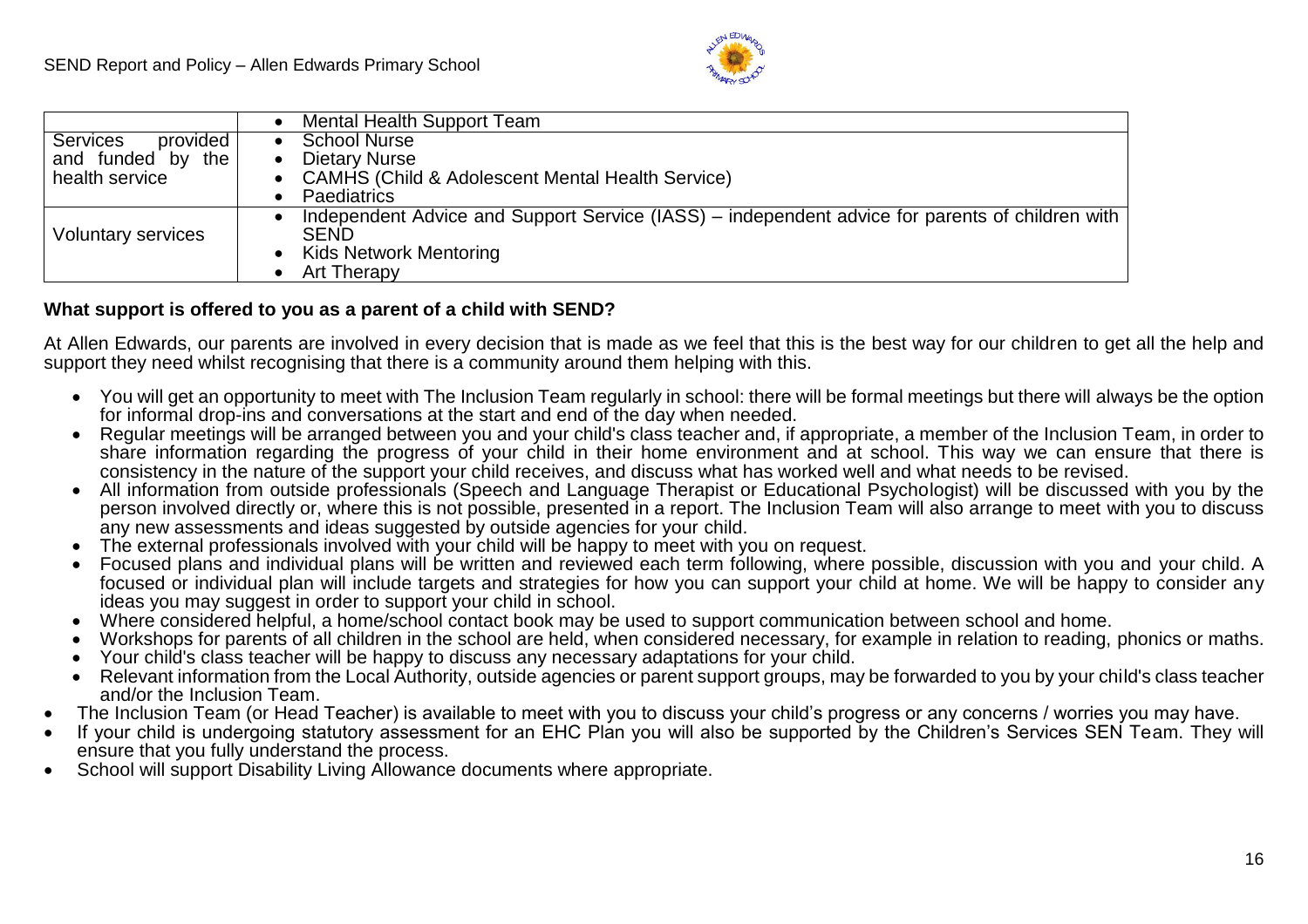

#### **How is the school physically accessible to children with SEND?**

We ensure that we adapt the physical surroundings of the school to meet the needs of children within our care.

- Where appropriate, specialised equipment is available to meet the individual needs of all children on-roll.
- Members of staff have undergone a range of training in order to meet the children's varied needs.
- Individual workstations and specialised spaces are provided to meet the needs of individual children where specialists have identified this as beneficial.
- A toilet for those that need specific access arrangement is available on every floor.
- Medical areas are available for First Aid needs.
- After school provision is accessible to all children including those with SEND.
- A lift is available to allow access to all areas of the building.

#### **How we support children's transition?**

We recognise that transitions can be difficult for a child with SEND and take steps to ensure that any transition is a smooth as possible.

If your child is moving to another school:

- We will talk with your child to identify how they are feeling about the move and discuss with them how to make it as positive an experience as possible.
- We will contact the new school's SENCO and ensure s/he knows about any special arrangements or support that needs to be made for your child.
- We will liaise from your child's new school to visit Allen Edwards, meet your child and their class teacher and talk to a member of our Inclusion Team.
- Where possible we will support a visit to the new school in advance of the move.
- We will make sure that all records about your child are passed on as soon as possible.
- $\bullet$  Transition books will be provided to support children in their transition.

When moving classes in school:

- Children will be provided with a social story including photos of the adult that they are working with to prepare them for the change.
- Whenever possible, you will be invited to meet with the new teacher before the move takes place.
- A planning meeting will take place with the new teacher. Support plans will be shared with the new teacher. o If your child would be helped by a book to support them understand 'moving on' then it will be made for them.
- Staff working with your child will meet with The Inclusion Team to discuss support needed and have an opportunity to read through all appropriate paperwork pertaining to your child.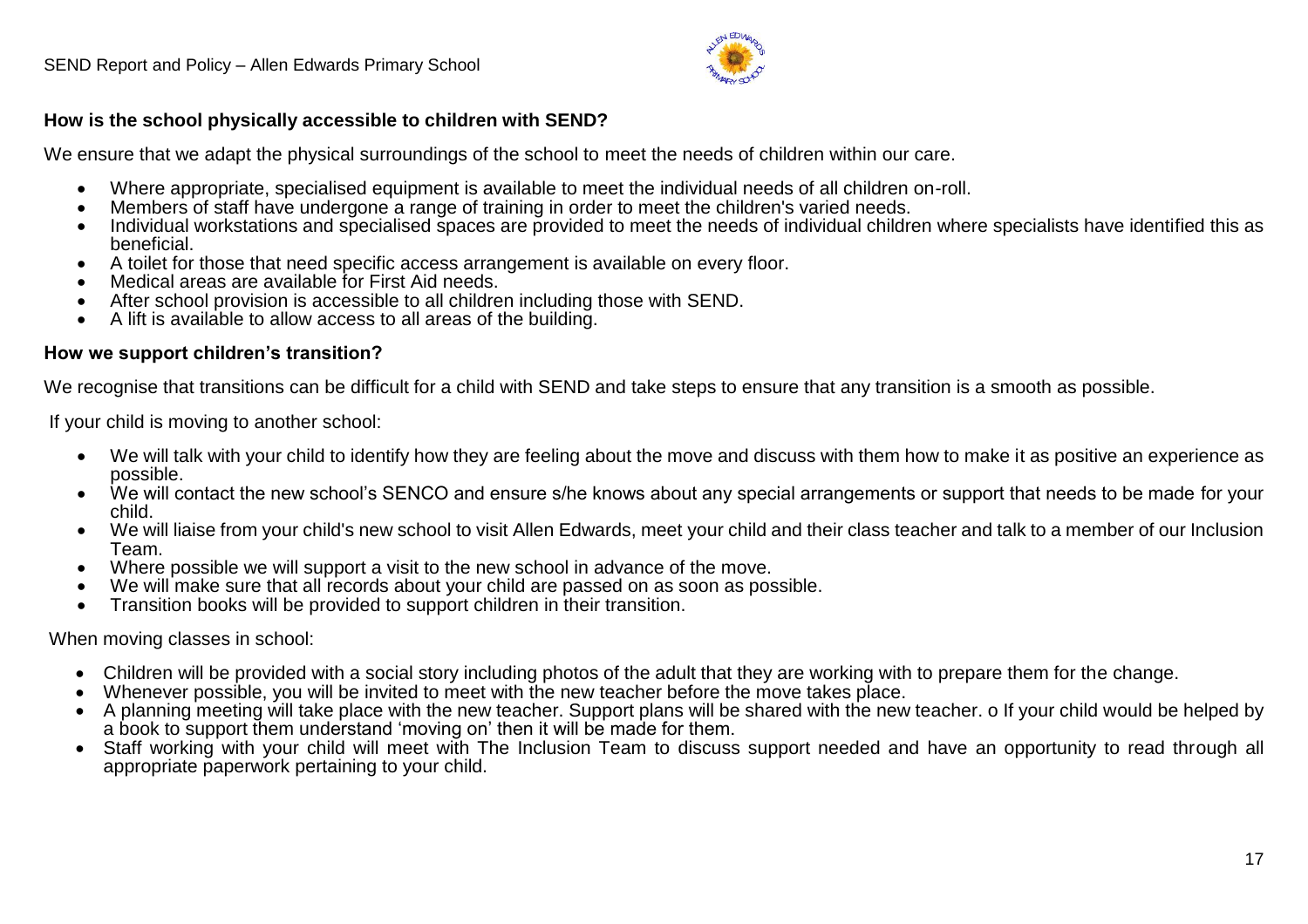

In Year 6:

- Our Inclusion Team will discuss the specific needs of your child with the SENCO of their secondary school.
- Your child will be involved in specific activities to support their understanding of the changes ahead. This may include creating a transition booklet, which includes information about themselves for their new school.
- Where possible your child will visit their new school on several occasions and, whenever possible, staff from the new school will visit your child in this school.
- Where children have an EHC Plan, the process of transition will begin at the Year 5 annual review with consideration of the secondary setting that may be most suitable for the child. A planned transition programme will then be implemented throughout Year 6 to support children to feel ready for the move. The Secondary SENCo and Head of Year 7 will be invited to a child's Year 6 Annual Review.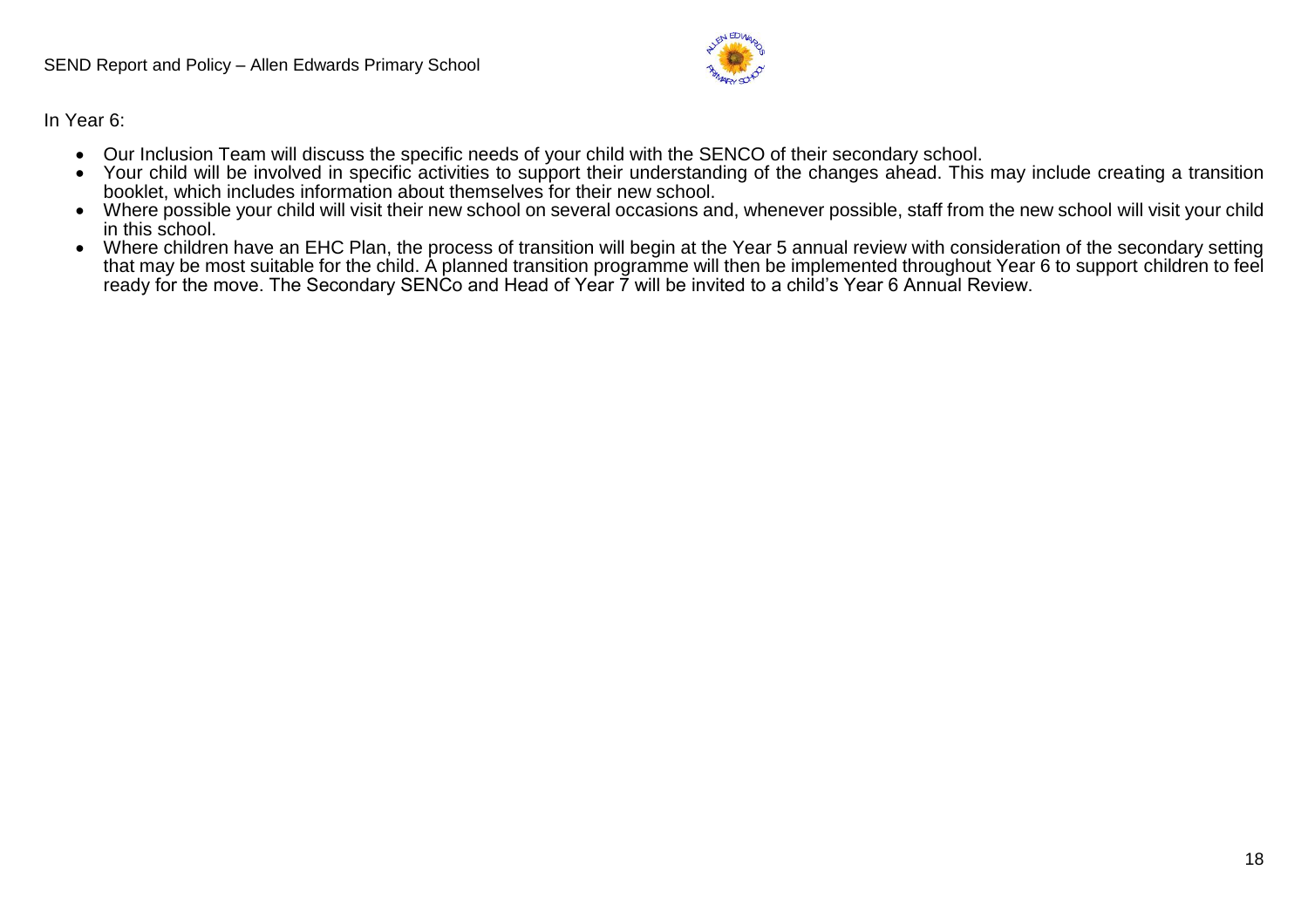

#### **How is a child's mental health and wellbeing supported at Allen Edwards?**

- The Emotional Health and Wellbeing of all our pupils is very important to us and a sound PSHE curriculum using the Jigsaw Scheme combined with our intrinsic values, underpin all aspects of school life.
- Our commitment to the United Nations Convention of Children's Rights ensures that children recognise the rights of children and their own voice in decision making. Through the Rights Respecting School's Award our children recognise what is needed to ensure emotional and physical wellbeing and who the duty bearers responsible for ensuring this happens for all children is.
- We have a robust Safeguarding and Child Protection Policy in place, which follows National and Local Authority Guidelines. All staff and volunteers working with our children have read understand the signs of abuse and neglect and work collaboratively with families and safeguarding partners to care for our children and promote well-being for our vulnerable children.
- We have a mental health team within school led by Nicola Harris and Lauren Carrington.
- We have a Mental Health Support Team working within school to support children and families with their mental health and wellbeing through parent workshops, individual and group work.
- We are currently training an Emotional Literacy Support Assistant, who will support the mental health and wellbeing of children across school.
- Children in reception, year one and the Autism Base attend weekly Forest School sessions at Oasis Nature Garden.
- All staff continually monitor the Emotional Health and Wellbeing of all our pupils.
- We have a robust Positive Behaviour and Anti-Bullying Policy.
- We work with Action Breaks Silence to deliver Self-Empowerment and Gender Based Violence workshops to promote safety, respect and equality.
- We are working with Agents in Change to develop our Conscious Curriculum to ensure a diverse curriculum is taught across school to promote empowerment to all of our children.
- We have a Friendship Group to support children who are finding it difficult to make or maintain relationships.
- We have a Chill Out Zone at lunch times so that children can choose whether to play inside or outside.
- Our learning mentors works closely with specific children through daily check-ins and interventions such as Zones of Regulation and Lego Therapy.
- There is a Worries' Box available to all children that is monitored by the Inclusion Team.
- We have worked closely with the charity, Metro, to ensure that our school and policies are inclusive.
- Children take part in the Cues, mental health programme.
- Children attend a range of therapies including Art Therapy with Art4Space, Music Therapy and Play Therapy.
- We have a house system in school to allow older children to support children with SEND in the playground and around school.
- We have a sensory room to support the emotional needs of all of our children.
- Every classroom has a reflection area to support children to regulate their emotions.
- All classrooms use Zones of Regulations to encourage the children to identify their feelings.
- We work with Kid's Network to support self-confidence and resilience in preparation for secondary school.
- We have a Health Mentor through Evolve who works with children to support their emotional and physical health.
- Weekly Park Run with children and families.
- We have Mental Health and Wellbeing Ambassadors that support every class within school to promote positive mental health. The ambassadors run weekly sessions with their allocated classes to talk about ways to support positive mental health and wellbeing.
- We have termly mental health newsletters to support children and families.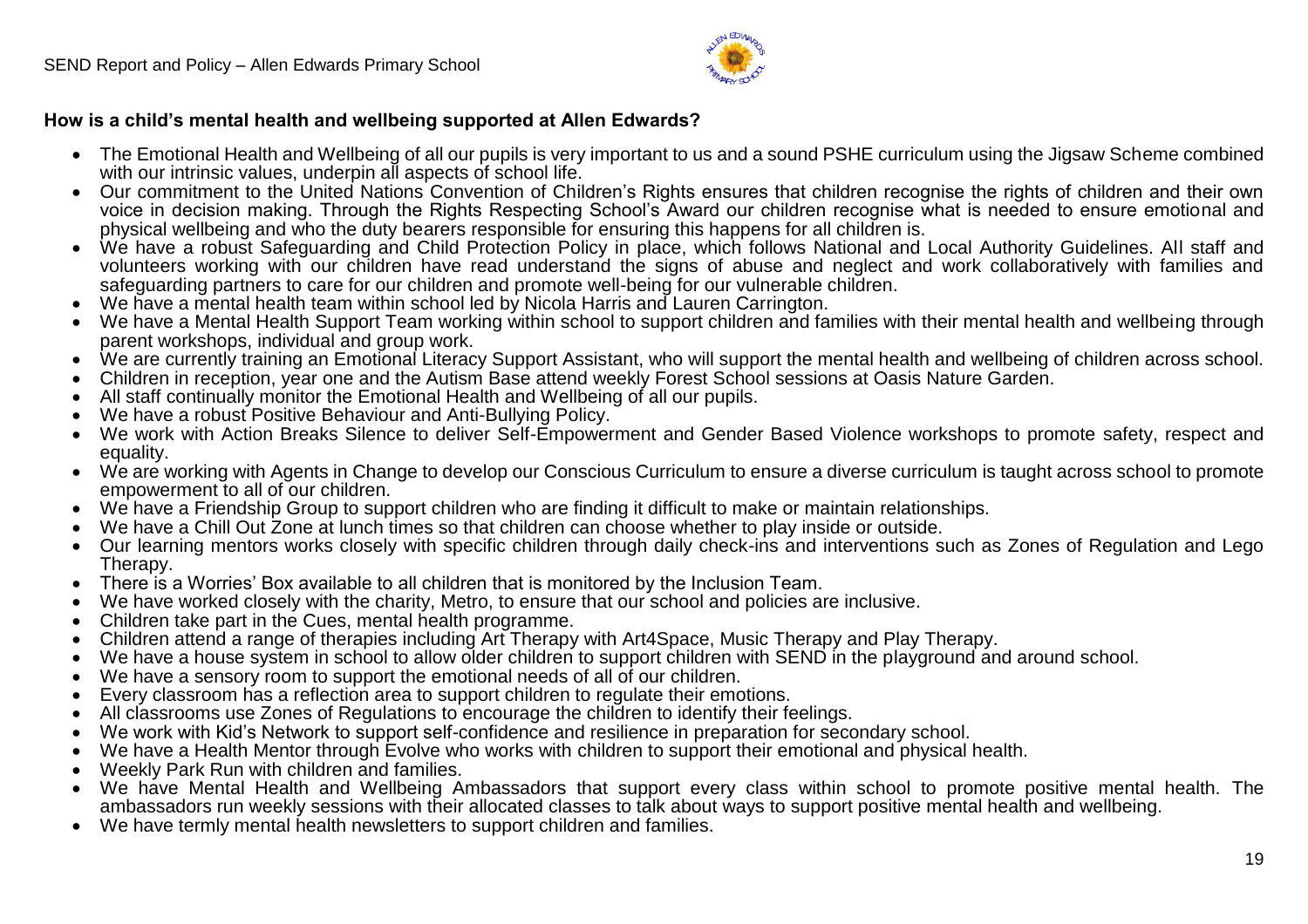

- We have regular mental health and wellbeing coffee mornings to provide information about different mental health and wellbeing support.
- Children take part in regular Mental Health Awareness sessions to ensure that children know that they have a voice and how to access support.
- We take part in Mental Health Awareness Week, Children's Mental Health Week and Out Right Campaigns focusing on the rights of children to support children's understanding of mental health and wellbeing.

#### **Support Given During the First Covid-19 Lockdown to support Mental Health and Wellbeing**

"It is very clear that the school is committed to supporting children's physical and mental health. The support the school has made available to families during the school closure due to the Covid 19 pandemic has been exemplary."

Rights Respecting Gold Award feedback, July 2020

- Weekly phone calls from The Inclusion Team to all vulnerable families including those with an EHCP.
- Daily posts from class teachers on our Dojo platform with videos and private messages to support children and maintain relationships.
- Weekly wellbeing monitoring was undertaken by all class teachers and for those children who had not accessed learning that week, contact was made by the class teacher or The Inclusion Team.
- Art in a Box boxes were delivered to support emotional needs for vulnerable and EHCP children.
- Art in a Box resources was provided to key worker children in our in-school provision.
- Music Therapy videos were sent to children having therapy.
- Weekly Lunch Boxes were provided to vulnerable families from Chefs in School.
- Food Bank deliveries organised fortnightly for our most vulnerable families.
- Fortnightly Breakfast Boxes were provided to all families that needed support from School Food Matters.
- Wellbeing packs were given to all children to support their emotional wellbeing with resources and strategies to use at home.
- Links were developed with Hyde Housing to support families with their housing needs and seek advice.
- Links created with Thriving Stockwell, our local community group, to work to improve the green spaces in Stockwell so families have outside space to support their wellbeing.
- All staff were trained by Trauma Informed Schools to provide support for trauma for our children on their return.

#### **Support Given on the Return to School after the Summer to Support Mental Health and Wellbeing**

- Increased Art Therapy provision through Art4Space to support 30 children in school.
- Increased Music Therapy provision.
- Introduction of Zones of Regulations in all classrooms.
- Introduction of emotional regulation choices for all children to access in the classroom throughout the day.
- Wellbeing week on the return to school to support children to recognise strategies to manage their mental health and wellbeing and reconnect with their class mates.
- Sensory Room created in school.
- Weekly lunch boxes are provided to vulnerable families from Chefs in School.
- Kid's Network Partnership created to provide 10 children with a mentor.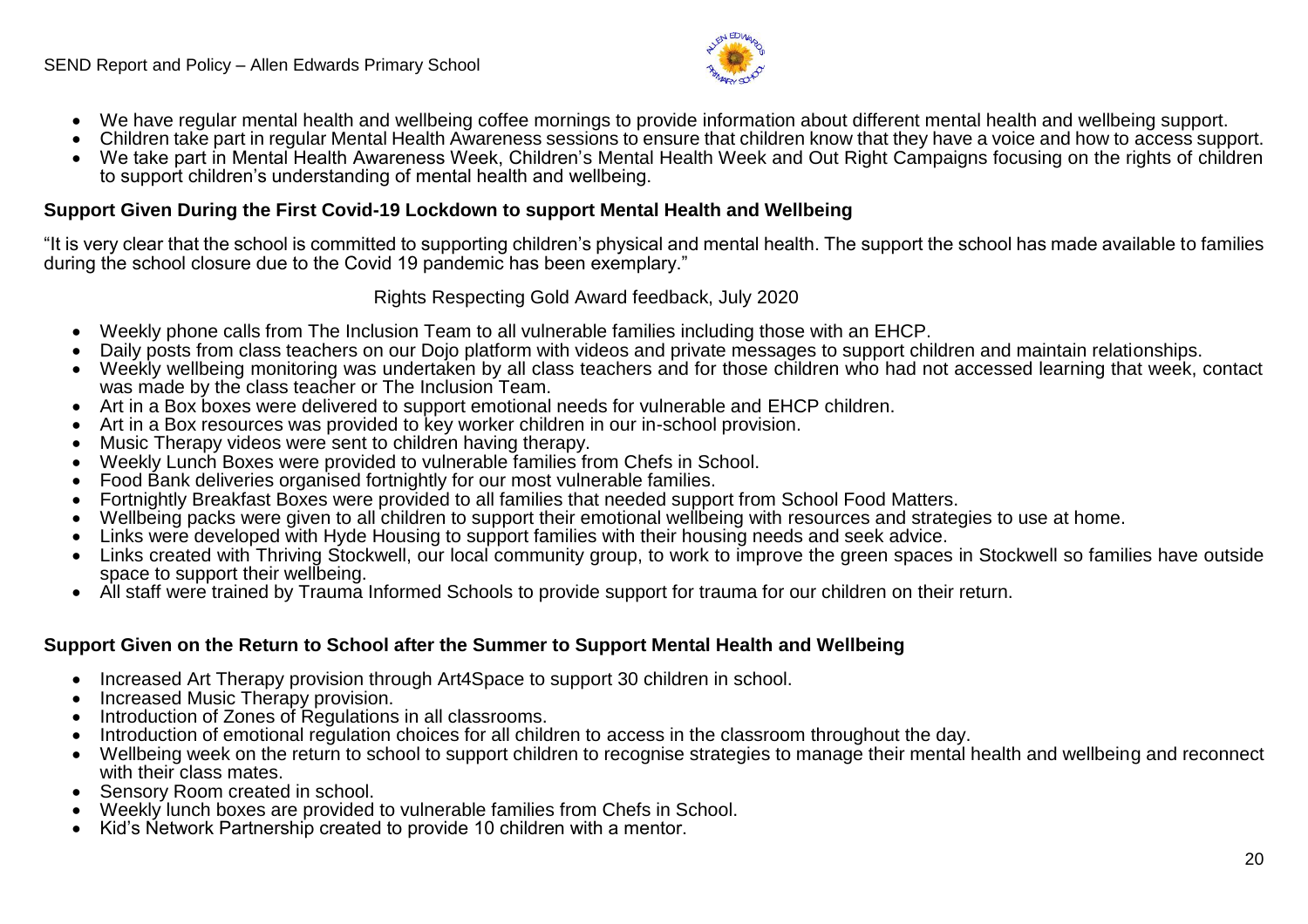

#### **Support to be Given if there is a Second Lockdown or Bubble Closures to Support Mental Health and Wellbeing**

- Weekly phone calls from The Inclusion Team and class teachers to all vulnerable families including those with an EHCP.
- Daily posts from class teachers on our Dojo platform with videos and private messages to support children and maintain relationships.
- Weekly wellbeing monitoring was undertaken by all class teachers and for those children who had not accessed learning that week, contact was made by the class teacher or The Inclusion Team.
- Music Therapy videos were sent to children having therapy.
- Weekly Lunch Boxes were provided to vulnerable families from Chefs in School.
- Food Bank deliveries organised fortnightly for our most vulnerable families.